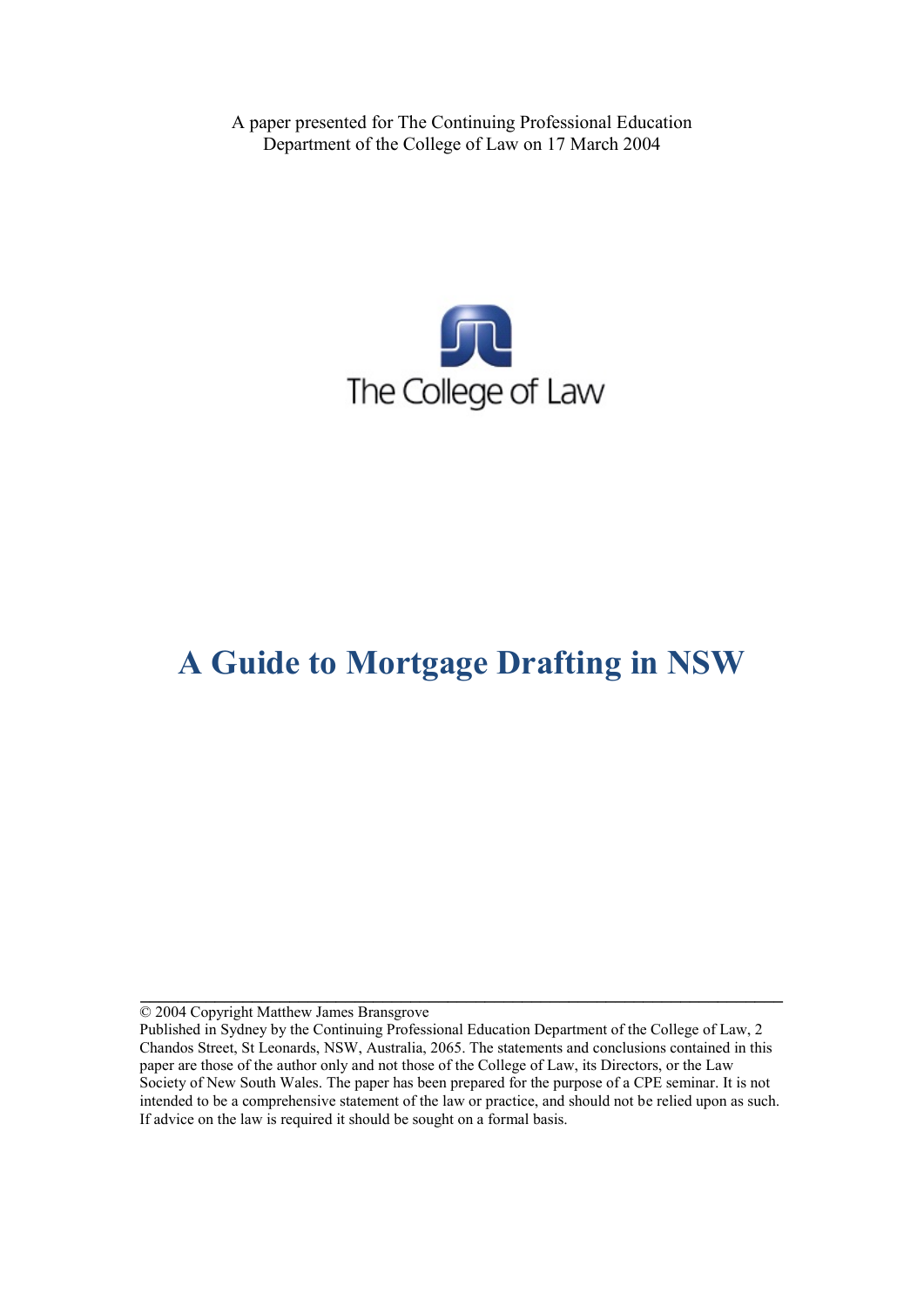# **ABOUT THE PRESENTER**

Matthew Bransgrove holds a Bachelor of Laws and was admitted to the NSW Supreme Court in 1992. He has practised exclusively in the field of mortgage law since 1998.

He is a co-author of the 2008 LexisNexis textbook ['The Essential Guide to Mortgage](http://www.bransgroves.com.au/documents/PDF/Book/OrderForm3LR.pdf) [Law in](http://www.bransgroves.com.au/documents/PDF/Book/OrderForm3LR.pdf) NSW' and the 2013 LexisNexis textbook ['The Essential Guide to Mortgage](http://www.bransgroves.com.au/documents/PDF/Book/EGMLA2ndEdition.pdf) Law in [Australia'.](http://www.bransgroves.com.au/documents/PDF/Book/EGMLA2ndEdition.pdf)

His articles in the NSW Law Society Journal and his textbook have been cited with approval by the NSW Supreme Court. [Chandra v Perpetual Trustees Victoria \[2007\]](http://www.austlii.edu.au/au/cases/nsw/NSWSC/2007/694.html) [NSWSC 694;](http://www.austlii.edu.au/au/cases/nsw/NSWSC/2007/694.html) [Perpetual Trustees Victoria v Kirkbride \[2009\] NSWSC 377;](http://www.austlii.edu.au/au/cases/nsw/NSWSC/2009/377.html) [Bank](http://www.austlii.edu.au/au/cases/nsw/NSWSC/2012/313.html) of [Western Australia v Ellis J Enterprises](http://www.austlii.edu.au/au/cases/nsw/NSWSC/2012/313.html) [2012] NSWSC 313.

He has presented the following papers for the College of Law:

- 1. Enforcement of Mortgages *19 June 2003*
- 2. Indefeasibility of Mortgage Title *17 Nov 2003*
- 3. Mortgage Drafting in NSW *17 Mar 2004*
- 4. Mortgage Priorities *15 June 2004*
- 5. The Rights of Mortgagors *10 Oct 2005*
- 6. The Rights of Mortgagees *10 Nov 2005*
- 7. Mortgagees Power of Sale *23 May 2006*
- 8. Discharge of Mortgage *28 Nov 2006*
- 9. Contracts Review Act Defences to Mortgages *29 May 2007*
- 10. Equitable Defences to Mortgages *18 July 2007*
- 11. Variation, Assignment & Transfer of Mortgages *12 Sept 2007*
- 12. Mortgagor's power to mortgage *13 Nov 2007*
- 13. Regulatory Structure of Managed Investments *23 Feb 2008*\*
- 14. Licensing a Responsible Entity *20 March 2008*\*
- 15. Proportionate Liability in claims against Valuers *29 Oct 2008*\*
- 16. Examinations under the Corporations Act and ASIC Act *5 March 2012*†

\**Presented jointly with Kate Cooper of Bransgroves Lawyers* † *Co-authored by Lesa Bransgrove of Bransgroves Lawyers*

#### **ACKNOWLEDGEMENT**

The presenter gratefully acknowledge the extensive assistance of Marcus Young of University Chambers in the preparation of this paper. Mr Young specialises in equity and commercial law. He is co-author, with the presenter, of the Lexis Nexis textbooks *The Essential Guide to Mortgage Law in NSW (2008) and The Essential Guide to Mortgage Law in Australia (2013).*

A Guide to Mortgage Drafting in NSW Page 2 of 30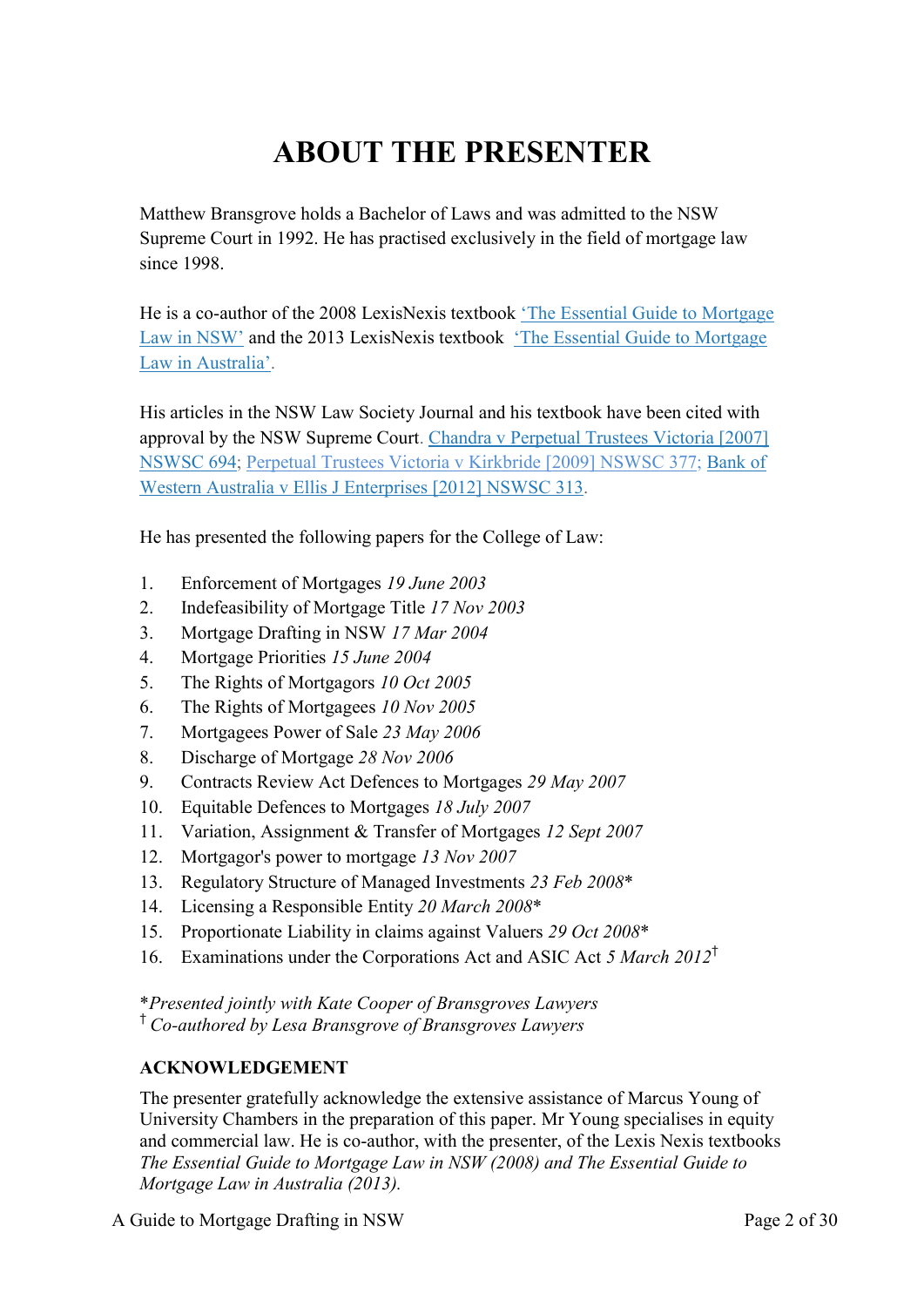#### **TABLE OF CONTENTS**

| 1.                                                                              |  |
|---------------------------------------------------------------------------------|--|
| 2.                                                                              |  |
| 3.                                                                              |  |
| 4.                                                                              |  |
| 5.                                                                              |  |
| <b>B</b> .                                                                      |  |
| 1.                                                                              |  |
| 2.                                                                              |  |
| 3.                                                                              |  |
| C.                                                                              |  |
| 1.                                                                              |  |
| Covenants unrelated to the mortgage contained in a registered memorandum7<br>2. |  |
| 3.                                                                              |  |
| D.                                                                              |  |
| 1.                                                                              |  |
| 2.                                                                              |  |
| 3.                                                                              |  |
| Е.                                                                              |  |
| 1.                                                                              |  |
| 2.                                                                              |  |
| 3.                                                                              |  |
| 4.                                                                              |  |
| 5.                                                                              |  |
| F.                                                                              |  |
| 1.                                                                              |  |
| 2.                                                                              |  |
| 3.                                                                              |  |
| 4.                                                                              |  |
| 5.<br>6.                                                                        |  |
| 7.                                                                              |  |
| Mortgages which secure sums calculated in foreign currencies11<br>8.            |  |
| 9.                                                                              |  |
| 10.                                                                             |  |
| 11.                                                                             |  |
| 12.                                                                             |  |
| G.                                                                              |  |
| 1                                                                               |  |
| 2.                                                                              |  |
| 3.                                                                              |  |
| 4.                                                                              |  |
| H.                                                                              |  |
| $\mathbf{1}$                                                                    |  |
| $\overline{2}$ .                                                                |  |
| 3.                                                                              |  |
| $\mathbf{I}$ .                                                                  |  |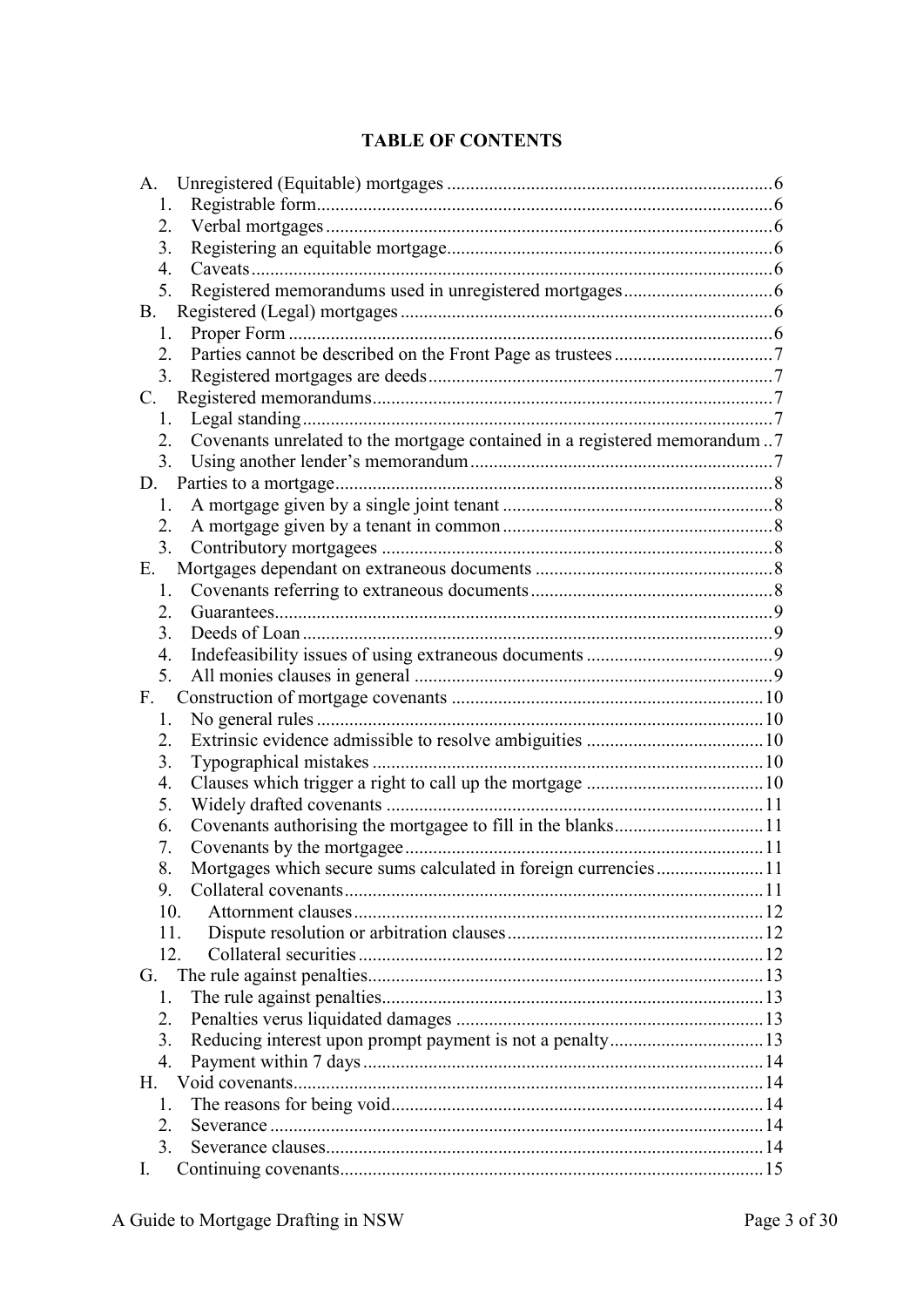| 1.                                                                                |  |
|-----------------------------------------------------------------------------------|--|
| 2.                                                                                |  |
| 3 <sub>1</sub>                                                                    |  |
| $J_{\cdot}$                                                                       |  |
| 1.                                                                                |  |
| 2.                                                                                |  |
| 3.                                                                                |  |
| 4.                                                                                |  |
| Registration of a discharge and personal covenants to repay  16<br>5.             |  |
| K.                                                                                |  |
| Onerous clauses secreted into voluminous registered memorandums16<br>1.           |  |
| 2.                                                                                |  |
| 3.<br>Pre-contractual documents which mislead as to the mortgage terms  17        |  |
| 4.                                                                                |  |
| 5.                                                                                |  |
| 6.                                                                                |  |
| 7.                                                                                |  |
| 8.                                                                                |  |
| 9.                                                                                |  |
| Excluding liability for loss whilst mortgagee is in possession  18<br>10.         |  |
| L                                                                                 |  |
| 1.                                                                                |  |
| 2.                                                                                |  |
| 3.                                                                                |  |
| Events triggering acceleration clauses need not be a fundamental breach 19<br>4.  |  |
| 5.                                                                                |  |
| 6.                                                                                |  |
| M.                                                                                |  |
| 1.                                                                                |  |
| 2.                                                                                |  |
| 3.                                                                                |  |
| 4.                                                                                |  |
| 5.                                                                                |  |
| 6.                                                                                |  |
| Cost incurred improving the security $-$ as against subsequent mortgagees21<br>7. |  |
| 8.                                                                                |  |
| N.                                                                                |  |
| 1.                                                                                |  |
| 2.                                                                                |  |
| Redemption must not be more burdensome than the original debt 22<br>3.            |  |
| 4.                                                                                |  |
| 5.                                                                                |  |
| O.                                                                                |  |
| 1.                                                                                |  |
| 2.                                                                                |  |
| 3.                                                                                |  |
| $\overline{4}$ .                                                                  |  |
| P.                                                                                |  |
| 1.                                                                                |  |
| 2.                                                                                |  |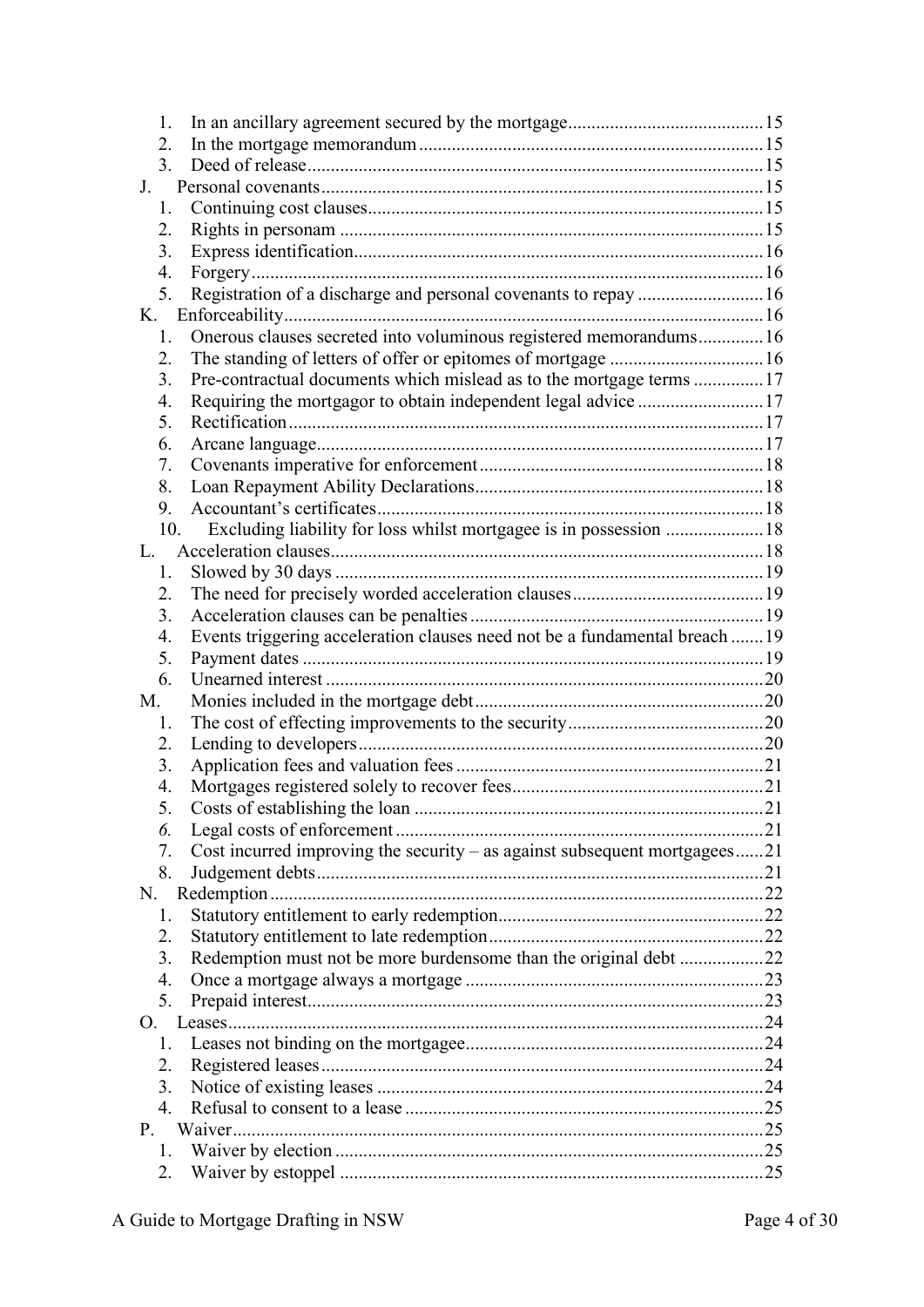| 3.            | 25  |
|---------------|-----|
| 4.            | .26 |
| 5.            | 26  |
| Q.            | .26 |
| 1.            | 26  |
| 2.            | .26 |
| R.            | 27  |
|               | .27 |
| 2.            | 27  |
| S.            | .27 |
| $\mathbf{1}$  | 27  |
| $2^{\circ}$   | 28  |
| $\mathcal{E}$ | 28  |
| T.            | 28  |
| $\mathbf{1}$  | .28 |
| 2             | 28  |
| U             | 28  |
| V.            | .29 |
| 1.            | 29  |
| 2.            | 29  |
| W.            | 30  |
| 1.            | 30  |
| X.            | .30 |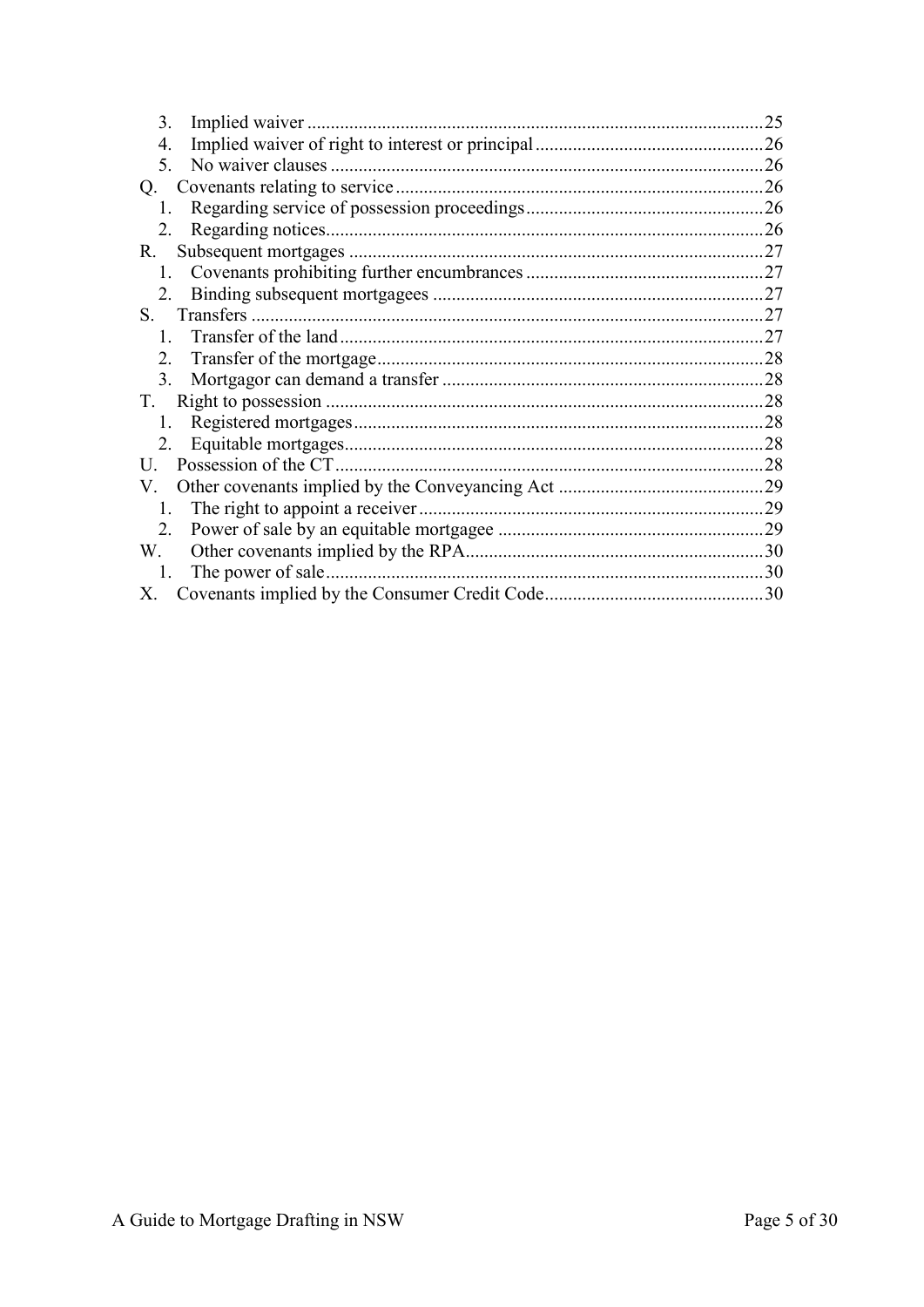# <span id="page-5-0"></span>**A. Unregistered (Equitable) mortgages**

#### <span id="page-5-1"></span>**1. Registrable form**

An equitable mortgage of Real Property Act land can be created in many ways. The most common is when a mortgage document in registrable form is executed, but is not registered. An agreement to grant a registered mortgage in itself constitutes an equitable mortgage.

#### <span id="page-5-2"></span>**2. Verbal mortgages**

Notwithstanding the *Statute of Frauds* provisions of s 23C of the Conveyancing Act, which provide that "no interest in land can be created or disposed of except by writing signed by the person creating or conveying the same", it is possible in some circumstances to create an equitable mortgage other than by a signed document. In common with old system land, an equitable mortgage over Real Property Act land may be created by the deposit of title deeds as security (see *Re Nairn's Application* [1961] VR 26). Also, a defence by a mortgagor under s 23C of the Conveyancing Act cannot succeed if the mortgagee is entitled to rely on the doctrine of part performance, or has an estoppel against the mortgagor preventing that defence from being raised.

#### <span id="page-5-3"></span>**3. Registering an equitable mortgage**

The Real Property Act only permits the registration of dealings in registrable form. If such dealings are registered, by virtue of that registration they constitute legal interests in land (having complied with all legal requirements of the Act). A registered equitable interest in Real Property Act land is thus a contradiction in terms, as registration transforms it into a legal interest.

#### <span id="page-5-4"></span>**4. Caveats**

Lodging a caveat to protect an equitable interest does not constitute registration of the interest. A caveat simply warns other parties of the existence of the unregistered interest.

#### <span id="page-5-5"></span>**5. Registered memorandums used in unregistered mortgages**

An equitable mortgage may incorporate by reference a memorandum that has been filed by the Registrar-General, but that does not affect the mortgage's status as an unregistered dealing.

### <span id="page-5-6"></span>**B. Registered (Legal) mortgages**

#### <span id="page-5-7"></span>**1. Proper Form**

Only mortgages in proper form will be registered. The current form is a Form 05M and can be downloaded in PDF format from http://lpi-online.lpi.nsw.gov.au/erpforms/download.html. The form is usually referred to as the "Front Page". It identifies the parties, the land and specifies what annexure or registered memorandums are incorporated into the mortgage as covenants. Schedule 1 to the Real Property Regulation describes the manner in which annexure and memorandums are to be laid out.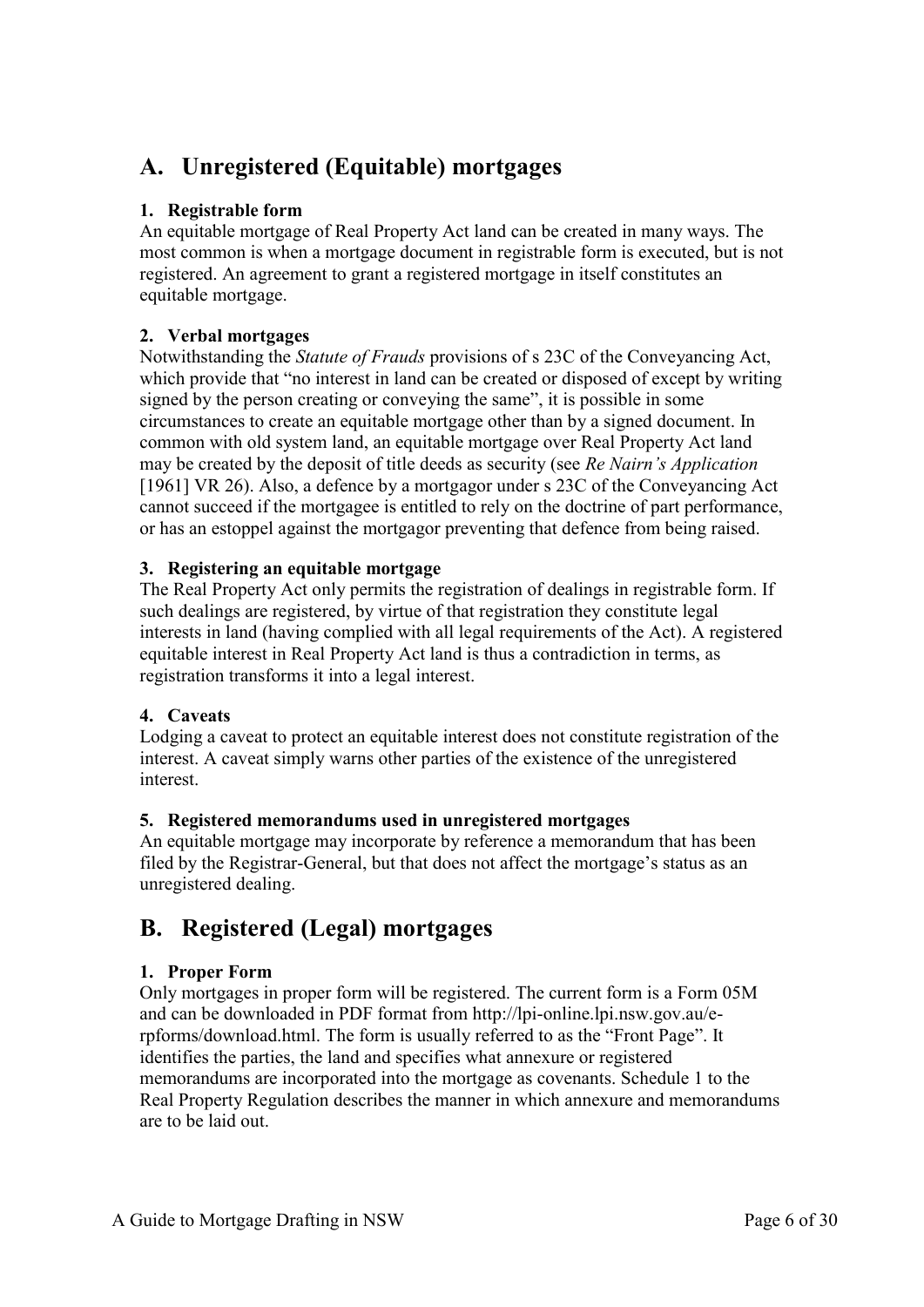#### <span id="page-6-0"></span>**2. Parties cannot be described on the Front Page as trustees**

The LPI will not register dealings which express a party as holding their interest on trust. Thus a mortgage describing a mortgagee as "Roger Smith as Trustee for the Smith Family Trust" would be rejected.

#### <span id="page-6-1"></span>**3. Registered mortgages are deeds**

A covenant is a promise in a deed. By s 36(11) of the Real Property Act, upon registration, a dealing has the effect of a deed. The promises in a registered mortgage may thus be referred to as covenants.

### <span id="page-6-2"></span>**C. Registered memorandums**

#### <span id="page-6-3"></span>**1. Legal standing**

S 80A of the Real Property Act enables a memorandum filed by the Registrar-General to be incorporated into a dealing (provided the dealing is of a type specified in the memorandum) by reference in the dealing. In such circumstances the memorandum is "deemed to be set out at length in the dealing".

#### <span id="page-6-4"></span>**2. Covenants unrelated to the mortgage contained in a registered memorandum**

In *McIntosh v Goulburn City Council* (1985) 3 BPR 9367, the NSW Court of Appeal held that s 80A of the Real Property Act caused all parts of a memorandum, whether or not they might be considered "capable of being covenants" to be deemed to be set out at length in the dealing incorporating them by reference.

The court in *Re Westpac Banking Corporation* [1987] 1 QdR 300 came to a like conclusion. Provided the Registrar-General files the memorandum in question, its full contents will be incorporated into the mortgage referring to the memorandum, regardless of the nature of those contents.

#### <span id="page-6-5"></span>**3. Using another lender's memorandum**

Provided the dealing is of a class specified in the filed memorandum, any dealing may incorporate the memorandum by reference whether or not the parties to the dealing have any connection with the author of the memorandum.

Copyright can be claimed in a memorandum in a similar manner as for any other written work. As a dealing referring to a memorandum is deemed by s 80A of the Real Property Act to set out the memorandum at length, arguably registering such a dealing involves deemed copying of the memorandum capable of being considered a breach of any copyright in that memorandum.

Whether or not a breach of copyright exists, however, is in no way relevant to the enforceability of the dealing in question. In the case of any breach of copyright, the damages incurred by a person utilising another's memorandum would probably be minimal, although an injunction might be issued to restrain a repeat offender.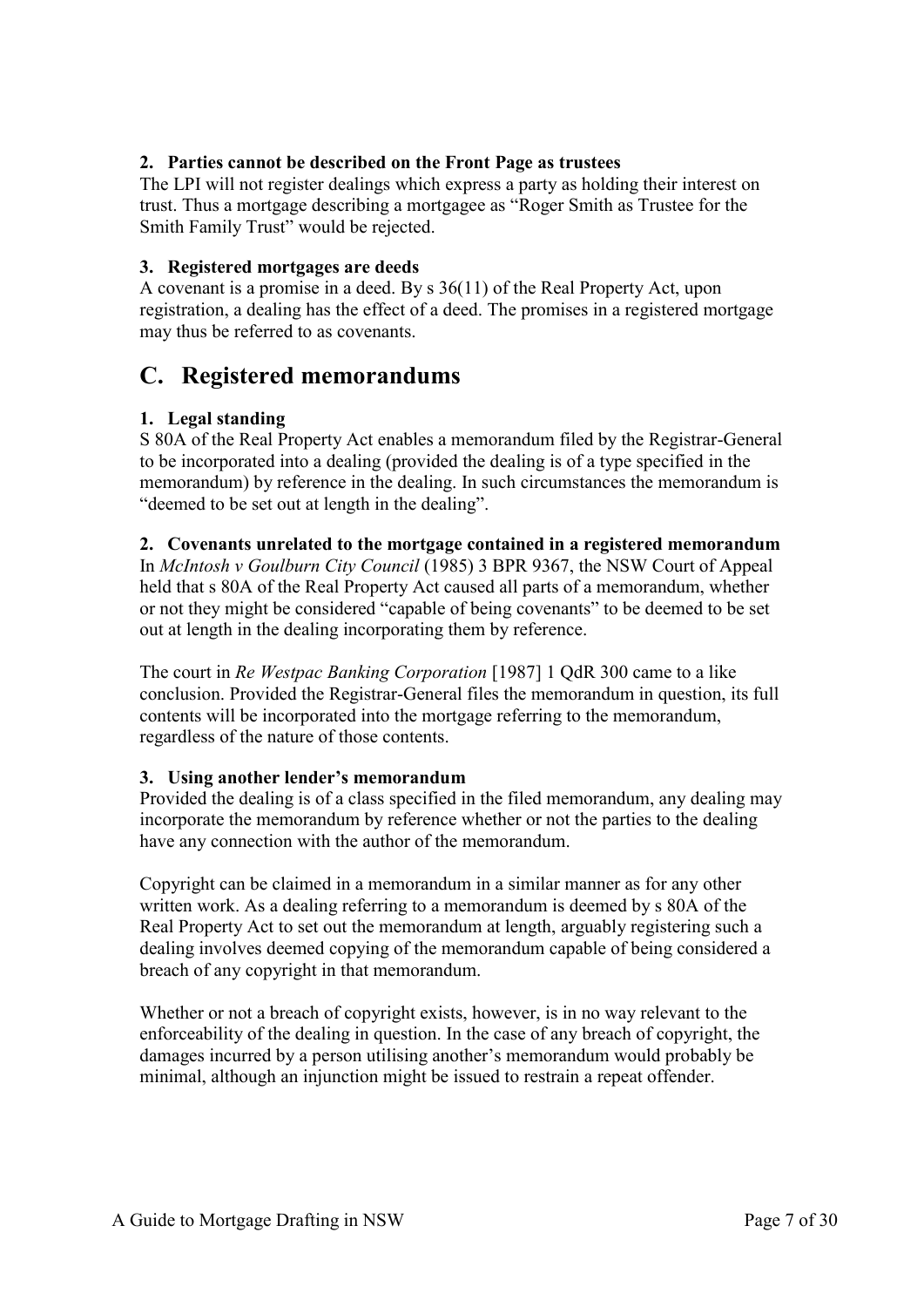### <span id="page-7-0"></span>**D. Parties to a mortgage**

#### <span id="page-7-1"></span>**1. A mortgage given by a single joint tenant**

A joint tenant can mortgage the joint tenant's interest in land. Such a mortgage may be registered under the Real Property Act. Although the position is not completely clear, the grant of a mortgage over a joint share in land probably does not in itself sever the joint tenancy (see *Penny Nominees Pty Ltd v Fountain (No 3)* (1990) 5 BPR 11284).

If the mortgagor dies the mortgagee's interest will cease as the mortgagor's share has passed to the other joint/s tenant by right of survivorship. If the other joint tenant/s dies, however, the mortgagee's security will be enlarged.

As the uncertainty of the security is an unattractive position for a mortgagee it is best to ensure that the joint tenancy is severed prior to the grant of a mortgage over a part share in land.

#### <span id="page-7-2"></span>**2. A mortgage given by a tenant in common**

A tenant in common can mortgage the tenant's interest in land. Such a mortgage may be registered under the Real Property Act. If the tenant in common dies, the mortgage remains over the tenant-in-common's aliquot share of the land, there being no right of survivorship as exists in the case of a joint tenancy.

#### <span id="page-7-3"></span>**3. Contributory mortgagees**

S 99 of the Conveyancing Act provides that where the mortgage does not specify that the money was advanced by co-mortgagees in shares, the mortgagees are deemed as between the mortgagor and themselves to be joint tenants of the mortgage. Thus in order to create a tenancy in common, there is a necessity to indicate in the mortgage that the money was contributed in shares. Clause 6 of the Real Property Regulation 2003 goes further and requires a specification in a dealing as to whether persons take as joint tenants or tenants in common, and if as tenants in common the dealing must further specify each tenant's share.

### <span id="page-7-4"></span>**E. Mortgages dependant on extraneous documents**

#### <span id="page-7-5"></span>**1. Covenants referring to extraneous documents**

A mortgage can refer to documents not annexed to or registered with that mortgage, and not part of a filed memorandum. The reference to such a document in a mortgage covenant does not make the covenant unenforceable. If the document referred to does not in fact exist, however, that fact may render the covenant void for uncertainty.

In relation to an "all monies" mortgage where the mortgage simply secures all monies owing without specifying the quantum of those monies, one needs to look outside the mortgage to establish the obligations of mortgagor to mortgagee. These are often set out in a separate Guarantee, Deed of Loan or executed letter of offer.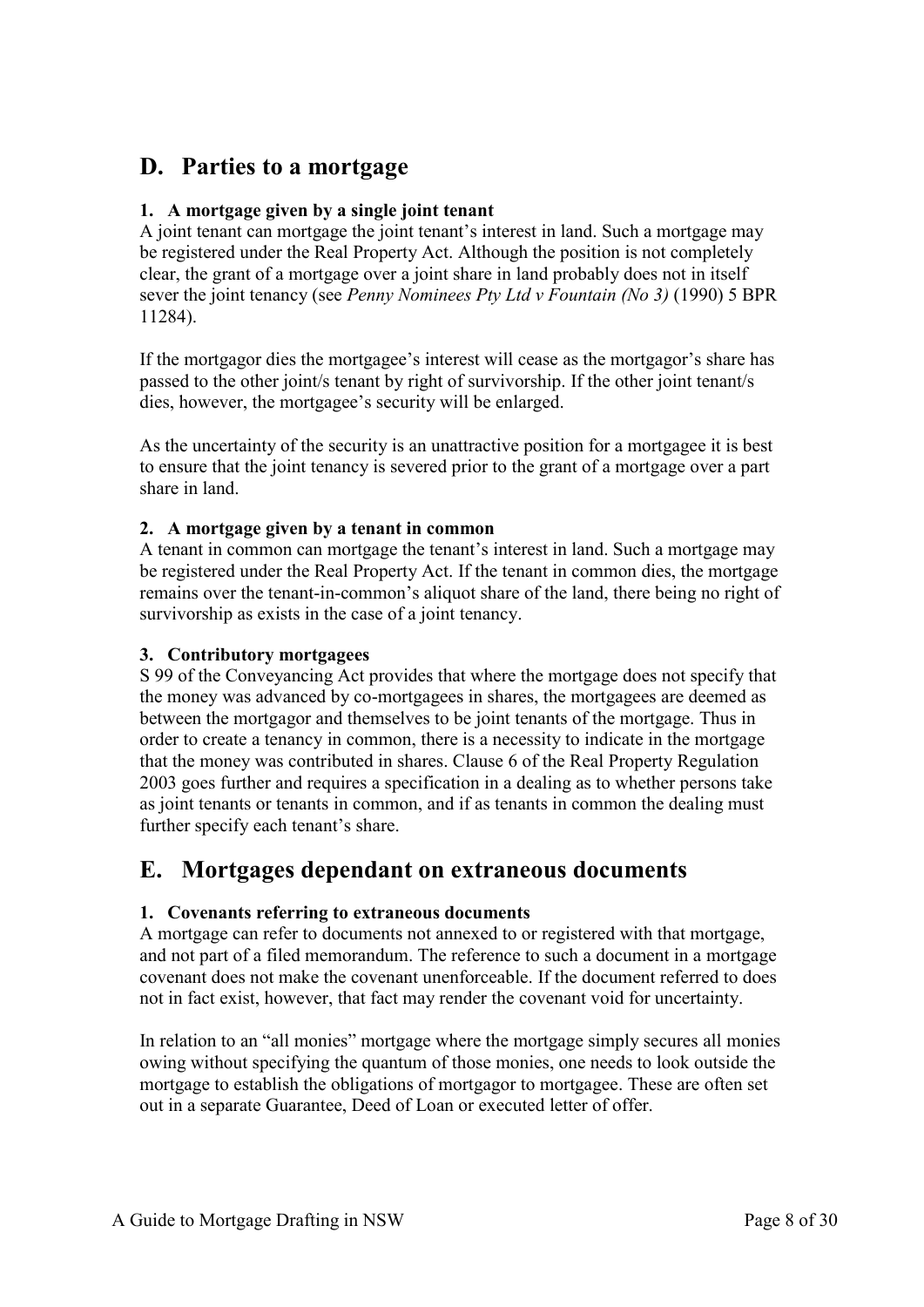#### <span id="page-8-0"></span>**2. Guarantees**

In the case of a separate Guarantee, the mortgage is no stronger than the Guarantee itself. In *PT Ltd v Maradona Pty Ltd* (1991) 25 NSWLR 643, for example, an "all monies" mortgage was found to indefeasible notwithstanding a *non est factum* defence, but because the separate guarantee that created the obligation secured by the mortgage was set aside by reason of *non est factum* there was found to be no monies owing by the mortgagor to the mortgagee to be secured by the indefeasible mortgage.

#### <span id="page-8-1"></span>**3. Deeds of Loan**

In the case of separate Deed of Loan, the mortgagee may be in a better position than above. Provided monies were loaned to the mortgagor, this will constitute a debt due by the mortgagor to the mortgagee, which obligation will fall within the ambit of an "all monies" mortgage regardless of whether the Deed of Loan itself is set aside. If the monies are not actually advanced to the mortgagor, however, but are stolen by a forger or similar, then the mortgagee will lack this comfort.

#### <span id="page-8-2"></span>**4. Indefeasibility issues of using extraneous documents**

In the light of the above, the use of "all monies" mortgages is not as desirable as their popularity would suggest. Although the successful argument in *PT Ltd v Maradona Pty Ltd* appears not to have been often raised as an answer to indefeasibility, it is likely to be applicable to many mortgage transactions and will doubtlessly be increasingly exploited in the wake of that decision.

#### <span id="page-8-3"></span>**5. All monies clauses in general**

Both Young J in *Estoril Investments Pty Ltd v Westpac Banking Corporation* (1993) 6 BPR 13,146 and Santow J in *Re Modular Design Group Pty Ltd* (1994) 35 NSWLR 96 have adopted the following 9 guidelines in interpreting widely drawn covenants referred to as "dragnet clauses", being clauses securing all monies which have and may in the future be advanced to the mortgagor:

- 1. The mortgage will only secure advances made or debts incurred in the future if the past debts are identified.
- 2. Only debts of the same type or character as the original debt are secured by the mortgage.
- 3. A dragnet clause will often cover future debts if documents evidencing those debts specifically refer back to the clause.
- 4. If the future debt is separately secured it may be assumed that the parties did not intend that it also be secured by the dragnet mortgage.
- 5. The clause is inapplicable to debts which were originally owed by the mortgagor to third parties and which were assigned to or purchased by the mortgagee.
- 6. If there are several joint mortgagors only future debts on which all of the mortgagors are obliged or at least which all were aware will be covered by the dragnet clause.
- 7. Once the original debt has been fully discharged, the mortgage is extinguished and cannot secure further loans.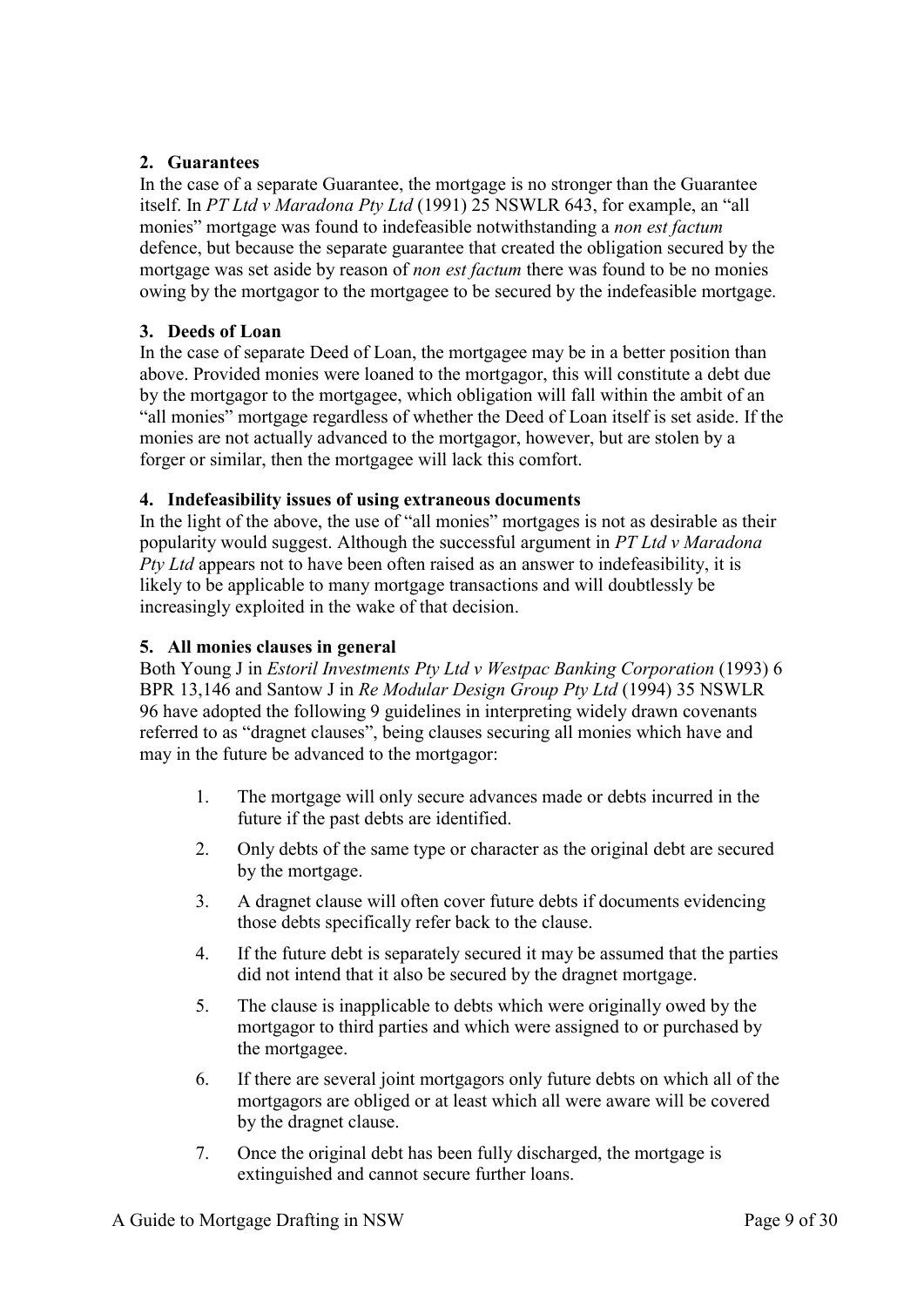- 8. If the mortgagor transfers the land to a third party, any debt which the original mortgagor incurs thereafter is not secured by the mortgage.
- 9. If the real estate is transferred by the mortgagor, advances subsequently made to the transferee are not secured by the mortgage even if the transferee expressly assumed the mortgage.

### <span id="page-9-0"></span>**F. Construction of mortgage covenants**

#### <span id="page-9-1"></span>**1. No general rules**

There are no general rules of construction which apply specifically to mortgages as apart from any other contract. A mortgage is to be construed in a similar manner to any other contract.

#### <span id="page-9-2"></span>**2. Extrinsic evidence admissible to resolve ambiguities**

Extrinsic evidence is admissible where the meaning is unclear; see Real Estate (Australia) Ltd v St Martin's Investments Pty Ltd (1980) 144 CLR 596, Gilberto v Kenny (1983) 48 ALR 620, Codelfa Construction Pty Ltd v State Rail Authority for NSW (1982) 149 CLR 337.

#### <span id="page-9-3"></span>**3. Typographical mistakes**

Obvious typographical mistakes will be ignored by the court without the necessity of rectification proceedings – see *Re United Pacific Transport Pty Ltd* [1968] Qd R 517<sup>1</sup>.

#### <span id="page-9-4"></span>**4. Clauses which trigger a right to call up the mortgage**

It is sometimes said that clauses which trigger the right of the mortgagee to call up the principal are read down where the triggering event is set aside or void. There are two views as to whether a triggering event is always sufficient to entitle the other party to exercise its rights on default. The first is that the mere fact that there is a triggering event entitles the other party to exercise its rights. The other view is that in the triggering event cannot be taken advantage if:

- i) the triggering event is set aside or void, such as if a Bankruptcy notice was set aside as an abuse of process: *Permanent Trustee Co Limited v Cormack* (1920) SR (NSW) 1, or
- ii) the triggering event has subsequently been remedied: *Paul Kennedy Transport Pty Ltd v ANZ Banking Group Limited* 12 May 1993, Young J, Unreported.

In some cases a term will be implied into a contract that a party must not make use of a triggering event except if it is "reasonable" to do so: *Renard Constructions (ME) Pty Ltd v Minister v Public Works* (1992) 26 NSWLR 234; *Hughes Bros Pty Ltd v Trustee of Roman Catholic Church for the Archdiocese of Sydney* (1993) 31 NSWLR 91.

It is ultimately a matter of construction of any given mortgage as to whether a triggering event can be utilised in any given case. Given that terms will not normally be implied which are contradictory to express terms of a contract, a mortgage could be drafted to specify that a mortgagee could rely on any triggering event whether or

<sup>-</sup><sup>1</sup>In this case the word "mortgagor" was substituted for "mortgagee"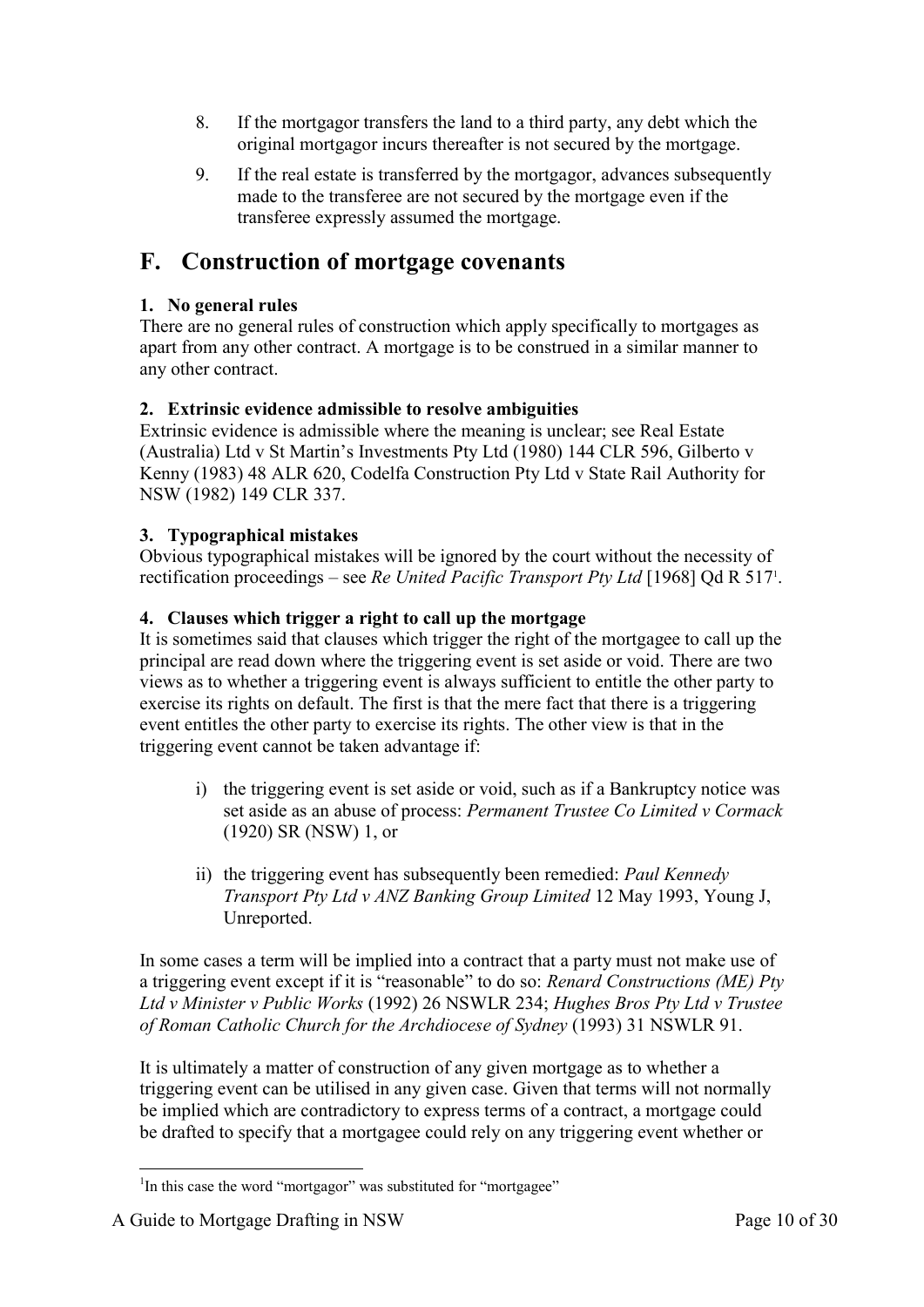not the event is voided or rendered otherwise of no effect, and that the mortgagee can so rely whether or not it may be considered reasonable so to do.

See also the discussion below on Acceleration clauses.

#### <span id="page-10-0"></span>**5. Widely drafted covenants**

The law has no general policy in relation to widely drafted covenants. A widely drafted covenant is to be construed as any other covenant: if there is ambiguity the objective intention of the parties will be looked at. A court will not necessarily read down a wide covenant simply because it is drafted widely.

#### <span id="page-10-1"></span>**6. Covenants authorising the mortgagee to fill in the blanks**

A contract cannot have a valid term authorising one party to alter the contract as the party sees fit. One cannot, therefore, have a valid mortgage with terms left blank and a clause authorising the mortgagee to fill in these terms however it considers appropriate.

A mortgage can, however, make the mortgagee the attorney of the mortgagor for the purposes of completing formal documentation, provided there is prior agreement as to the contents of the documentation.

#### <span id="page-10-2"></span>**7. Covenants by the mortgagee**

The covenants in a mortgage are usually given by the mortgagor. However covenants can be given by a mortgagee. For example where the advance under a mortgage is to be made in instalments, the mortgagee gives covenants to make the advances as they fall due $^2$ .

#### <span id="page-10-3"></span>**8. Mortgages which secure sums calculated in foreign currencies**

There is nothing to prevent a mortgage referring to an obligation to be met in a foreign currency. Under s 34 of the Stamp Duties Act, an instrument can be stamped in accordance with a statement of current rate of exchange, with provision that if the statement proves untrue, the deficient duty may be recovered along with a fine.

#### <span id="page-10-4"></span>**9. Collateral covenants**

Generally speaking, any covenants contained in any agreement between parties are enforceable provided they are not rendered unenforceable by some rule of law or equity or by a statutory provision (typically a provision that precludes the ability of parties to contract out of a provision of the statute). In some circumstances covenants conferring a collateral advantage upon the mortgagee may be held to be unenforceable after redemption (see below) but otherwise the above general principle applies.

If any covenants are to be included in a mortgage which would normally have no place in such a document, are onerous, and are likely to take the mortgagor by surprise, care must be taken by the mortgagee to ensure that such the contents of such covenants are specifically brought to the attention of the mortgagor. Failure to do so would greatly increase the chance of success of a Contracts Review Act, unconscionability, or misrepresentation defence.

<sup>-</sup><sup>2</sup> See *Murphy v Zomonex Pty Ltd* (1993) 31 NSWLR 439 A case where the mortgagee defaulted on its covenant to make installments of principal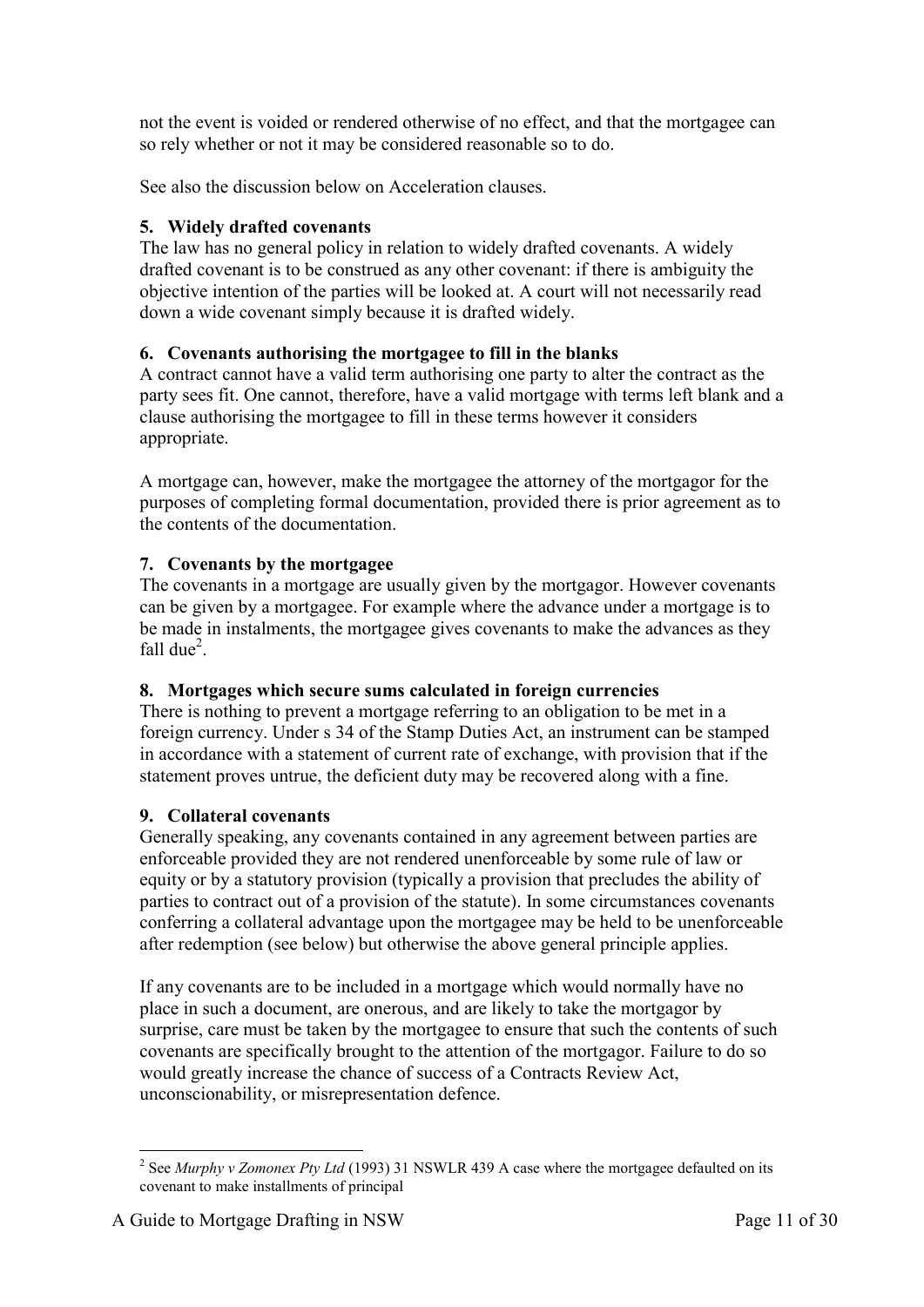A supplier including a covenant in a mortgage compelling the mortgagor only to purchase in future from that supplier will constitute an offence under s 47 of the Trade Practices Act if the restriction is held to be anti-competitive (which it is likely to be).

#### <span id="page-11-0"></span>**10. Attornment clauses**

An attornment clause is a covenant providing that the mortgagor is to be treated as the tenant of the mortgagee with respect to the security. This clause was important in Old System mortgages where the mortgagee became the legal owner of the premises yet is was usually desired that the mortgagor remain in occupation, so a tenancy was created. Under the Torrens System, no such device is necessary, as a mortgage is in the nature of a charge rather than a legal conveyance and the mortgagor thus retains the right to possession of the premises after the mortgage has been executed without any need to be granted a tenancy by the mortgagee.

Whether simply out of habit or as an attempt to give the mortgagee the right of distress against the tenant (a right, now abolished, which enabled a landlord to seize chattels from the tenant to satisfy liability for unpaid rent), some Torrens System mortgages continued to use attornment clauses notwithstanding their inapplicability given the nature of Torrens System mortgages. The High Court in Partridge v McIntosh & Sons Ltd (1933) 49 CLR 453 noted that there could in truth be no tenancy between mortgagor and mortgagee of Torrens System land, but that an attornment clause could still effect an estoppel between mortgagor and mortgagee forcing them, as between themselves, to treat each other as landlord and tenant.

With distress for rent now abolished, and with tenants often enjoying additional statutory protections under, for example, the Residential Tenancies Act and the Retail Leases Act, an attornment clause is likely to provide a mortgagee with no practical advantages but rather expose the mortgagee to the risk of imposing further statutory fetters on his powers. In the circumstances, the inclusion of an attornment clause in a modern day Real Property Act mortgage is not recommended.

#### <span id="page-11-1"></span>**11. Dispute resolution or arbitration clauses**

A mortgage can specify any mechanism for the resolution of disputes between the parties thereto, but such mechanism does not oust the jurisdiction of courts to determine the dispute regardless if a party chooses to bring the dispute before that court. Indeed s 55 of the Commercial Arbitration Act prevents one from even enforcing a condition that litigation cannot be commenced until the parties have first attempted arbitration of their dispute. In the circumstances, providing in the mortgage for alternative dispute resolution procedures is of little utility.

#### <span id="page-11-2"></span>**12. Collateral securities**

In the case of a mortgagee accepting collateral securities, it is common to include a provision in each security document stating that the security is collateral with the other (stated) securities, and providing that default under any of the other securities is also deemed to be a default under the present security. This ensures that if any default is made, the mortgagee can choose which of the various securities it wishes to realise and in what order.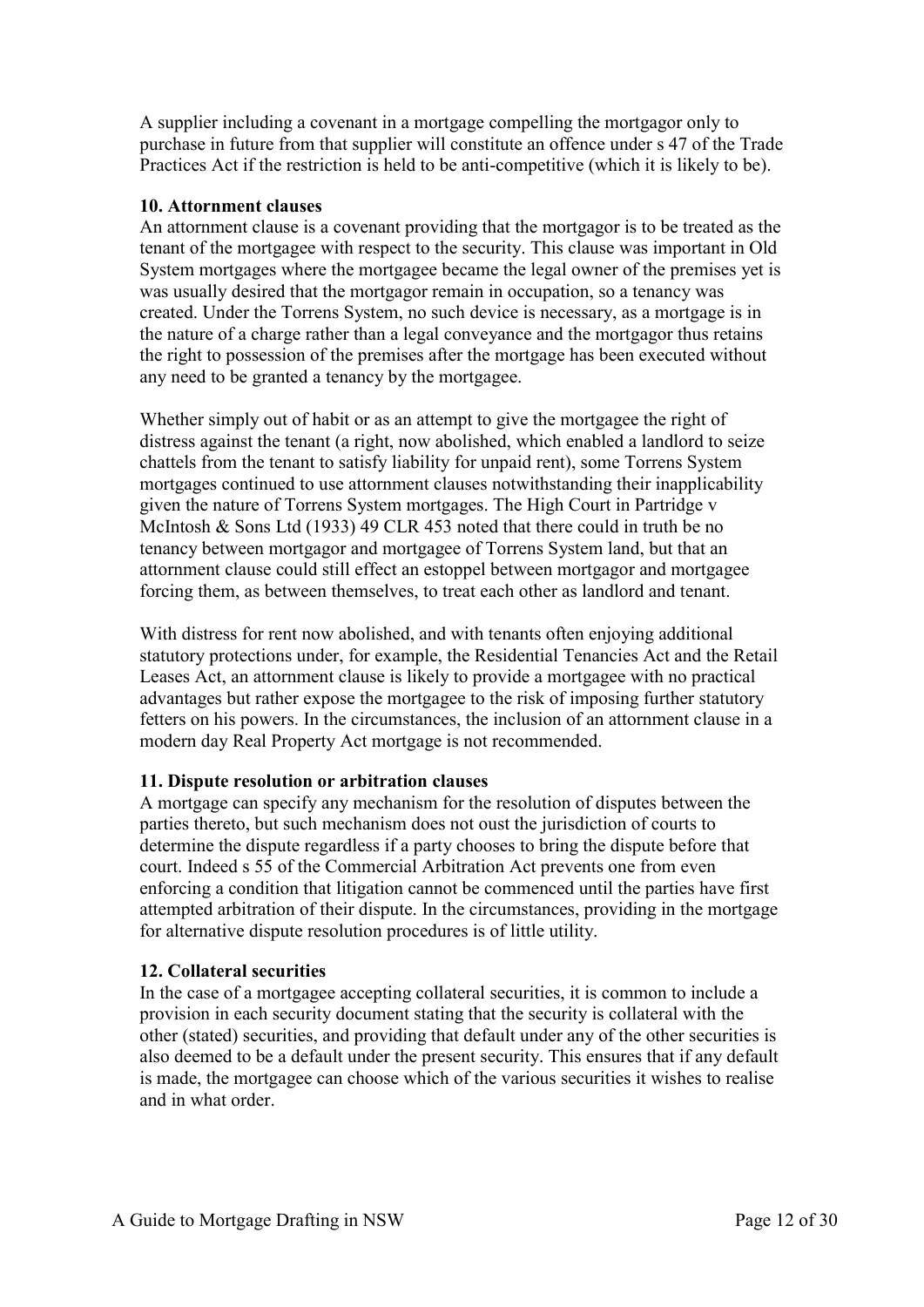## <span id="page-12-0"></span>**G. The rule against penalties**

#### <span id="page-12-1"></span>**1. The rule against penalties**

It has long been a principle of equity that if a person is in default under an agreement the innocent party is entitled to damages commensurate with that party's genuine loss, but that the innocent party should not be entitled to receive an additional windfall by reason of the default over and above the true damage incurred. Thus if an agreement contains a term entitling a party to recover a sum of money for breach of a term of the agreement which sum is greater than a genuine pre-estimate of the damages occasioned by the breach (which is referred to as "liquidated damages"), equity will strike down that term as a penalty.

#### <span id="page-12-2"></span>**2. Penalties verus liquidated damages**

The difference between a penalty and liquidated damages was spelled out by the House of Lords in *Dunlop Pneumatic Tyre Company Ltd v New Garage and Motor Company Ltd* [1915] AC 79 at 86-88. The court will look at the substance of the matter, rather than the characterisation contained in the contract. It is said (p 86)

> "The essence of a penalty is a payment of money stipulated as in terrorem of the offending party; the essence of liquidated damages is a genuine covenanted pre-estimate of damage."

"One of the most ancient instances" of a penalty is identified at p 87 as being where

"the breach consists only in not paying a sum of money, and the sum stipulated is a sum greater than the sum which ought to have been paid"

although the recovery of interest on the unpaid sum was permissible.

#### <span id="page-12-3"></span>**3. Reducing interest upon prompt payment is not a penalty**

It is now well established that a term that interest will be reduced upon punctual payment is not a penalty. *Astley v Weldon* (1801) 126 ER 1318 notes at 1322-3:

> "It is a well-known rule in equity, that if a mortgage covenant be to pay 5l per cent and if the interest be paid on certain days then to be reduced to 41 per cent the Court of Chancery will not relieve if the early day be suffered to pass without payment; but if the covenant be to pay 41 per cent and if the party do not pay at a certain time it shall be raised to 51 there the Court of Chancery will relieve."

This is presumably because reduction of interest for prompt payment is considered to provide an incentive for observance of the agreement rather than imposing an additional burden in a case of non-compliance. Although this line of reasoning might now be considered questionable in that it is arguably a triumph of form over substance, the principle is too well established to be easily discarded- as seen above it was already considered "a well-known rule" over 200 years ago. It is for this reason that mortgages containing a higher default rate and a lower non-default rate should be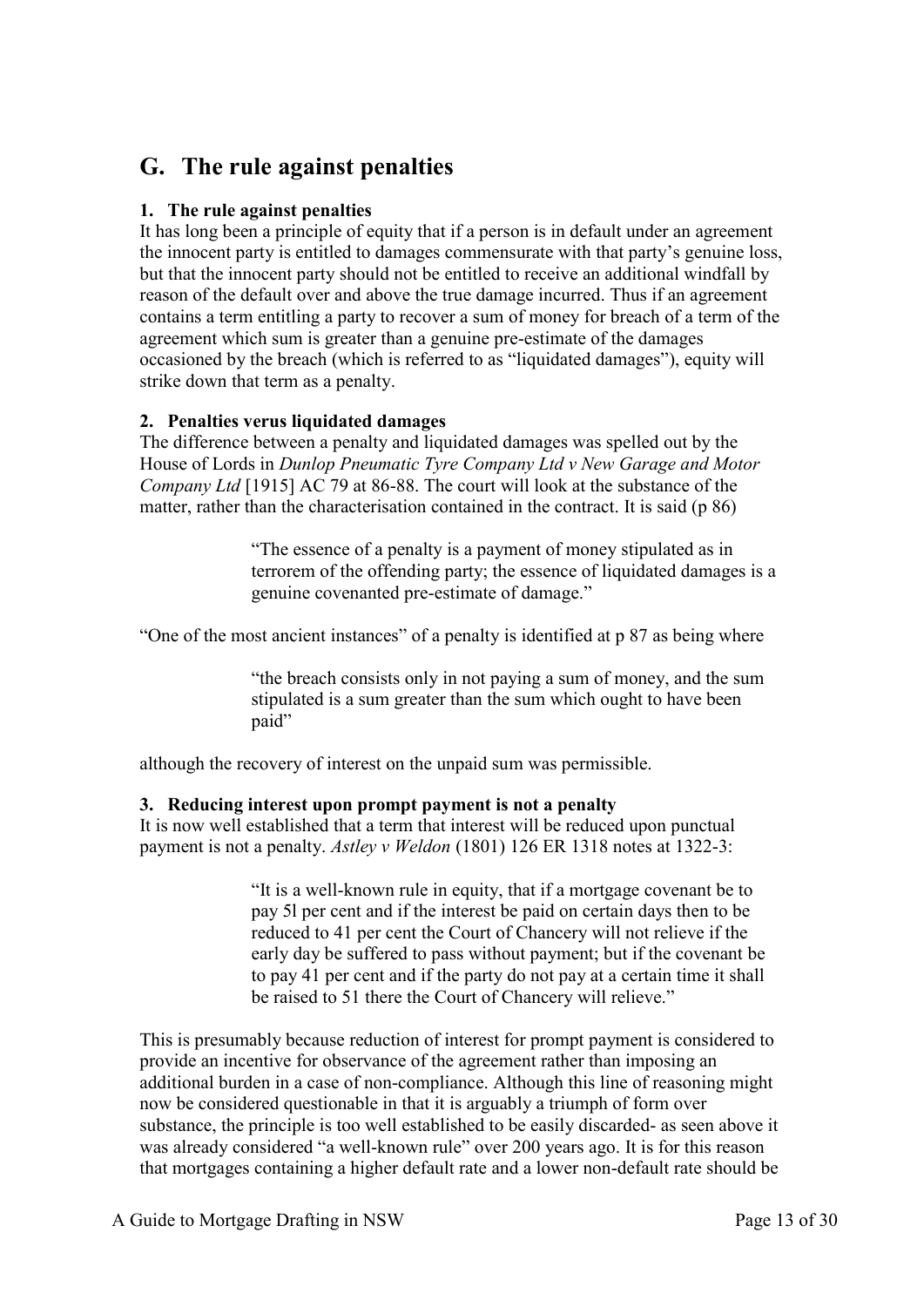drafted to provide that interest is to be paid at the higher rate except in defined circumstances where the lower rate may be paid, rather than providing that interest is to be paid at the lower rate but that the rate shall increase if the mortgagor is in default.

#### <span id="page-13-0"></span>**4. Payment within 7 days**

There is no legal reason why a mortgage needs to provide a grace period of 7 days with respect to each payment. Indeed, one should note that a regime providing that payments are due on the first day of each month but that the mortgagor is allowed a further 7 days to pay is effectively only a more complicated way of saying that payments are due on the eighth day of each month with time to be of the essence.

It is likely, however, that the formula involving payment on the first day with 7 day grace period is psychologically more effective in causing a mortgagor to pay by the eight day than a direct statement that the mortgagor need not pay until the eighth day.

### <span id="page-13-1"></span>**H. Void covenants**

#### <span id="page-13-2"></span>**1. The reasons for being void**

Covenants can be void or unenforceable for a great many reasons. Naming only some of the most common reasons why a covenant may become void or ineffective, it may infringe a statutory provision drafted to prevent contracting-out (most commonly by virtue of s 58A of the Real Property Act in cases where the covenant in question purports to exclude the need to serve s  $57(2)(b)$  notices in any circumstances); it may be so poorly drafted so as to be void for uncertainty; or it may be set aside by a court for its unfairness under any one or more of a variety of enactments (for example the Contracts Review Act, Trade Practices Act, Fair Trading Act, Consumer Credit Code) and/or by reason of conflict with general law equitable principles (such as the covenant being unconscionable).

#### <span id="page-13-3"></span>**2. Severance**

If a term in an agreement is void or unenforceable, the remaining terms will still be effective and enforceable provided that, on the proper construction of the agreement, that is held to be the intention of the parties. The key question was stated in *McFarlane v Daniell* (938) 38 SR 337 at 345 as being whether the promises in an agreement are "so connected with the others as to form an indivisible whole which cannot be taken to pieces without altering its nature"- if so, the agreement as a whole is unenforceable, but if the elimination of the void promise "changes the extent only but not the kind of the contract" then the promise is merely severed and the remaining promises are enforceable.

#### <span id="page-13-4"></span>**3. Severance clauses**

Although it is hard to imagine a court (except in the most extreme of cases) concluding that the ineffectiveness of a single covenant of a mortgage was intended to make all the other covenants also ineffective, the inclusion of a clause in the mortgage expressly stating that any void or ineffective clause is to be severed is a prudent measure so the parties' intention is expressly stated.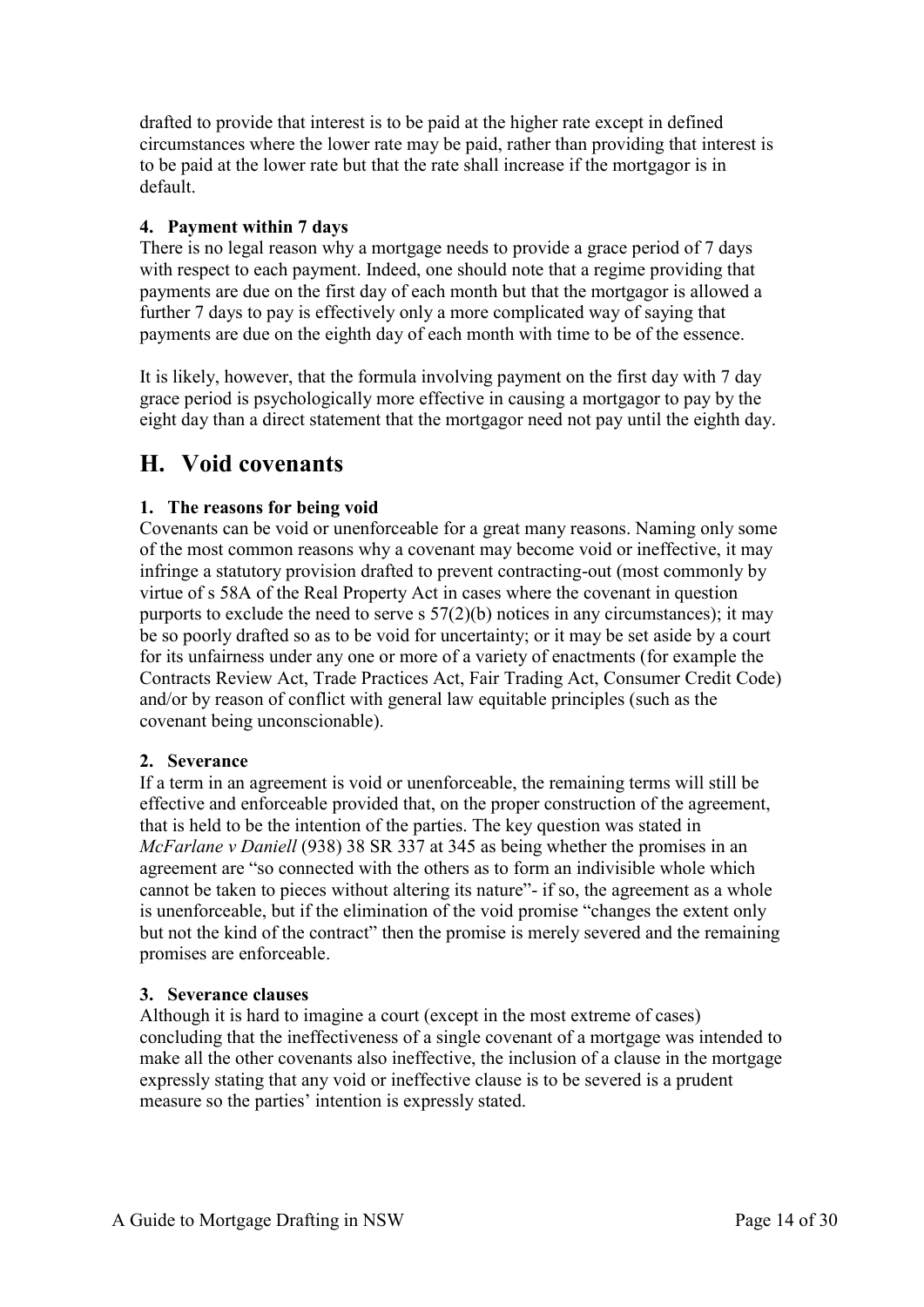## <span id="page-14-0"></span>**I. Continuing covenants**

#### <span id="page-14-1"></span>**1. In an ancillary agreement secured by the mortgage**

Whether or not a covenant can outlast redemption of a mortgage depends upon several matters. If the covenant is in an agreement forming a transaction separate from the mortgage, there is no difficulty with the covenant persisting after redemption of the mortgage.

#### <span id="page-14-2"></span>**2. In the mortgage memorandum**

Even if the covenant is contained within the mortgage document, if on its proper construction the covenant can be construed as independent of the mortgage rather than being a term thereof, it can continue. If, however, the covenant is held to be a term of the mortgage then it is liable to be struck down as unenforceable if it fails to meet the test in *Krelinger v New Patagonia Meat and Cold Storage Company Ltd* [1914] AC 25 at 61.

#### <span id="page-14-3"></span>**3. Deed of release**

No covenant is effective to oust the jurisdiction of the court to entertain a claim against the mortgagee for breach of contract, whether that claim is brought before or after discharge. The mortgagee can, however, seek from the mortgagor on discharge a Deed of Release releasing all such claims that the mortgagor might otherwise possess against the mortgagee. If the mortgagor then refuses to execute such a Deed, that may give the mortgagee reasonable grounds to anticipate an action for account against the mortgagee, and thereby entitle the mortgagee to add to the discharge figure a further amount to be held as security by the mortgagee in relation to such costs the mortgagee may incur in defending such an action, in accordance with *Project Research Pty Ltd v Permanent Trustee of Aust Ltd* (1990) 5 BPR 11, 225.

### <span id="page-14-4"></span>**J. Personal covenants**

#### <span id="page-14-5"></span>**1. Continuing cost clauses**

Covenants by a mortgagor in a mortgage have a dual role, being contractual promises which may be enforced personally against the mortgagor by the mortgagee, and also defining the mortgagee's interest in the land. Normally covenants in a mortgage are intended to operate only until the mortgage has been fully discharged, but if it is clear that the parties intend otherwise covenants can continue to be effective after discharge provided the test in *Krelinger v New Patagonia Meat and Cold Storage Company Ltd* [1914] AC 25 at 61 (set out previously) is met. I consider that a covenant that the mortgagor would pay on an indemnity basis the mortgagee's costs of relating to any dispute with respect to the mortgage occurring after discharge would meet the above test and be effective.

#### <span id="page-14-6"></span>**2. Rights in personam**

The expression "personal covenant" is a reference to the contractual aspect of a covenant in a mortgage, as opposed to its role as defining the mortgagee's interest in the land. All covenants in a mortgage are personal covenants to the extent that they are enforceable against the mortgagor in an action *in personam*. Frequently, however, the words "personal covenant" are used as shorthand to indicate in particular the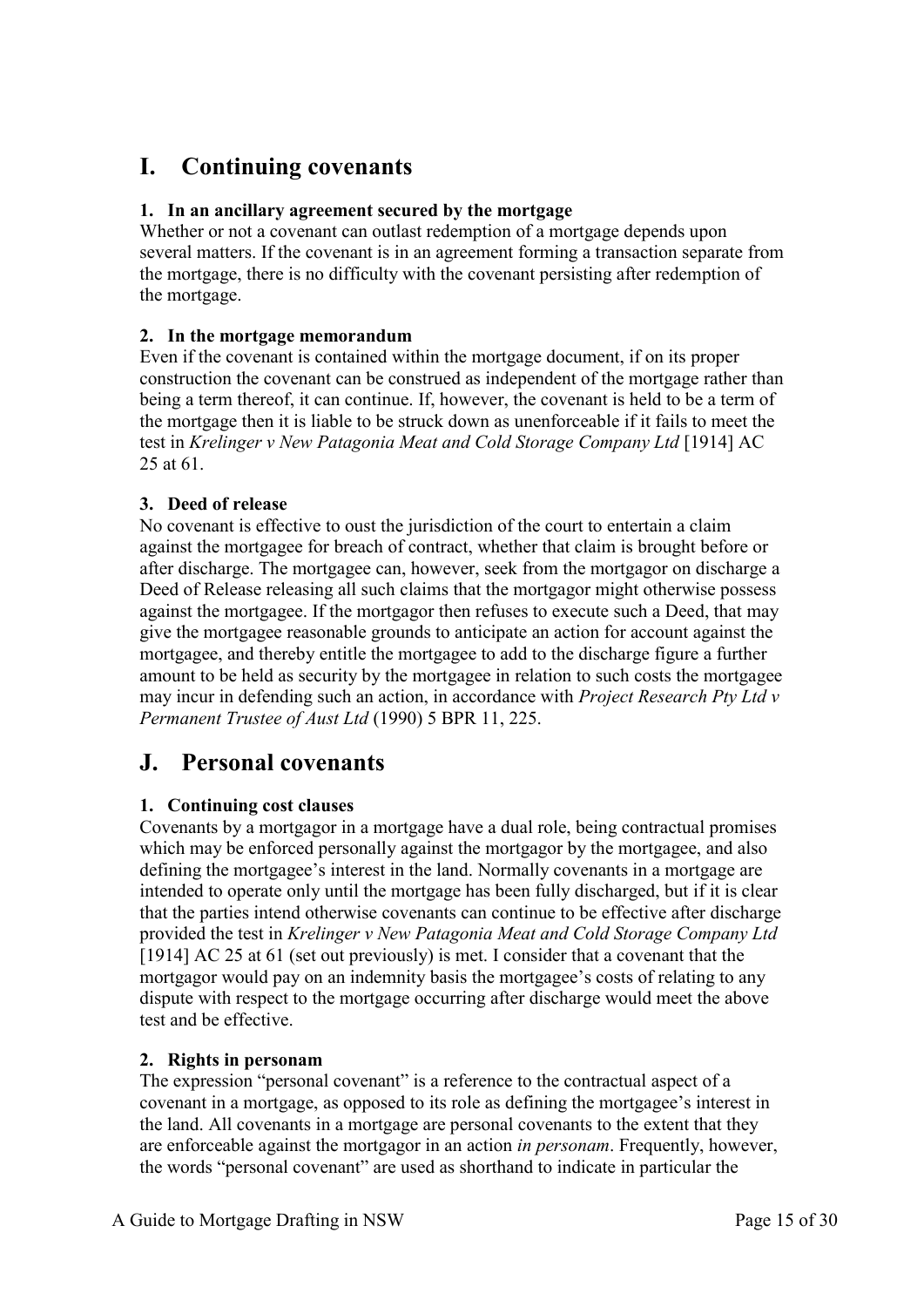mortgagor's personal covenant to repay the mortgage. A covenants may be both personal and defining of the mortgagee's interest in the security.

#### <span id="page-15-0"></span>**3. Express identification**

There is no need to state (or utility in stating) which covenants are personal and which affect the land as that is apparent from the nature of the covenants in question.

#### <span id="page-15-1"></span>**4. Forgery**

In cases of forgery, *non est factum* and similar where the mortgage is only saved by reason of indefeasibility under s 42 of the Real Property Act, the "personal" aspect of the mortgage covenants is lost, with them continuing to exist only in their role as defining the mortgagee's indefeasible interest in land. To the extent the covenants define that interest, they become protected by indefeasibility under s 42: see *PT Ltd v Maradona Pty Ltd* (1991) 25 NSWLR 643.

#### <span id="page-15-2"></span>**5. Registration of a discharge and personal covenants to repay**

Provided it is clear that the parties intend a covenants to continue to be effective after discharge of a mortgage, and provided the test in *Krelinger v New Patagonia Meat and Cold Storage Company Ltd* [1914] AC 25 at 61 is met, a covenant will continue to be enforceable after discharge. The best way to make clear the intention of the parties is to state "This covenant is to continue in effect notwithstanding discharge of this mortgage", or words to that effect.

### <span id="page-15-3"></span>**K. Enforceability**

#### <span id="page-15-4"></span>**1. Onerous clauses secreted into voluminous registered memorandums**

The fact that a mortgagor would, in the normal course of events, probably never read the memorandum to a mortgage means that the mortgagor is particularly vulnerable to any unusually onerous clauses that might appear in that memorandum.

The inclusion of such clauses in the memorandum may consequently assist a mortgagor in demonstrating that entry into the mortgage was unfair and should be set aside or varied under the Contracts Review Act, and/or that the mortgage should not be enforced by reason of unconscionability.

This danger can be greatly reduced by providing the prospective mortgagor with a full copy of the memorandum at an early stage (along with the unexecuted mortgage documents), thus enabling the mortgagor to not only read the memorandum prior to execution of but to seek legal advice with respect to its contents. Alternatively any onerous clauses should be pointed out in a brief plain English letter which the mortgagor signs.

#### <span id="page-15-5"></span>**2. The standing of letters of offer or epitomes of mortgage**

Unless the mortgage incorporates into itself some other document (such as an offer of loan) then for the terms of the mortgage are to be found in the mortgage rather than in any loan offer, epitome of mortgage or other document.

If the mortgage does import another document which document repeats the same information as that set out in the mortgage (such as the interest rate and principal amounts) it is wise to have a clause in the mortgage stating that one or the other shall prevail in the event of an inconsistency.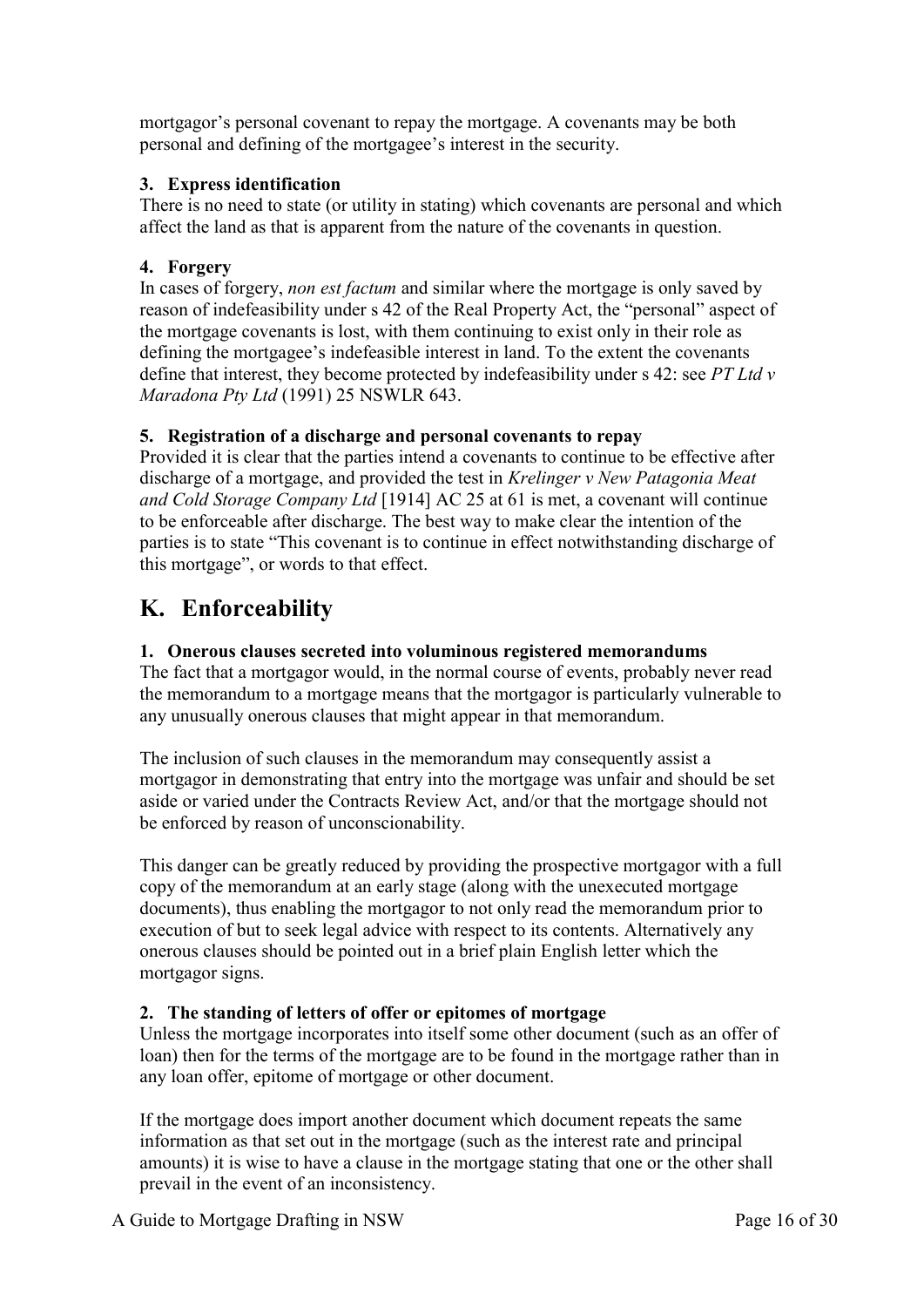#### <span id="page-16-0"></span>**3. Pre-contractual documents which mislead as to the mortgage terms**

Pre-contractual documents, like loan offers and documents evidencing negotiations between the parties can, even if they have no importance in construing the terms of the mortgage itself, be of significance in relation to such matters as unconscionability, misrepresentation, and/or Contracts Review Act defences. If, for example, precontractual documents lead a mortgagor to believe that the terms of the mortgage are going to be significantly more advantageous than is reflected in the subsequent document, and the mortgagee does not alert the mortgagor to the changes in question, then the mortgagor may be successful in setting aside (or, more likely, varying) the mortgage by reason of one of the above defences.

#### <span id="page-16-1"></span>**4. Requiring the mortgagor to obtain independent legal advice**

The existence of legal advice for the mortgagor makes it more difficult for the mortgagor to successfully run such defences as it is more likely that the changes will be detected and hence not mislead the mortgagor. However in practice legal representation for borrowers is not always as thorough as it ought to be, a mortgagee can be no means assured that any misrepresentations contained in pre-contractual documents will be cured simply by ensuring that the mortgagor is legally represented.

In *Small v Gray* 5 March 2004, McDougall J, Unreported, a mortgagor received advice with respect to a mortgage transaction from both a solicitor and an accountant. The court found that the advice was inadequate in each case. Although the mortgagees were unaware of the inadequacies of the professional advice, these inadequacies (albeit coupled with what were found to be failings in the mortgagees in relation to making enquiries concerning the mortgagor's capacity to repay the loan), were of great assistance to the mortgagor in having the mortgage effectively set aside as against her interest in the security.

#### <span id="page-16-2"></span>**5. Rectification**

There is also the possibility that a court will take the view that the words of the mortgage (if they are inconsistent with the wording of all pre-contractual documentation) were only included by reason of a drafting error of some sort, and then "rectify" the terms of the mortgage to have them accord with what was apparently the true agreement between the parties. Rectification is, however, a difficult matter to make out, and will only be ordered by a court if it is persuaded that both parties intended to make an agreement that is in different terms to that recorded in the mortgage document.

#### <span id="page-16-3"></span>**6. Arcane language**

The use of highly technical language in a mortgage and/or memorandum can make it difficult for a layman mortgagor to understand the true terms of the agreement being made with the mortgagee. This fact can assist in the making out of an unconscionability or Contracts Review Act defence. Ensuring that a mortgagor receives legal advice can considerably reduce the risks for a mortgagee as the advice may either rectify the mortgagor's lack of understanding or at least enable the mortgagee to maintain that it believed that the lack was rectified (and hence the mortgagee did not act unconscionably), but the risks cannot be removed altogether by this means.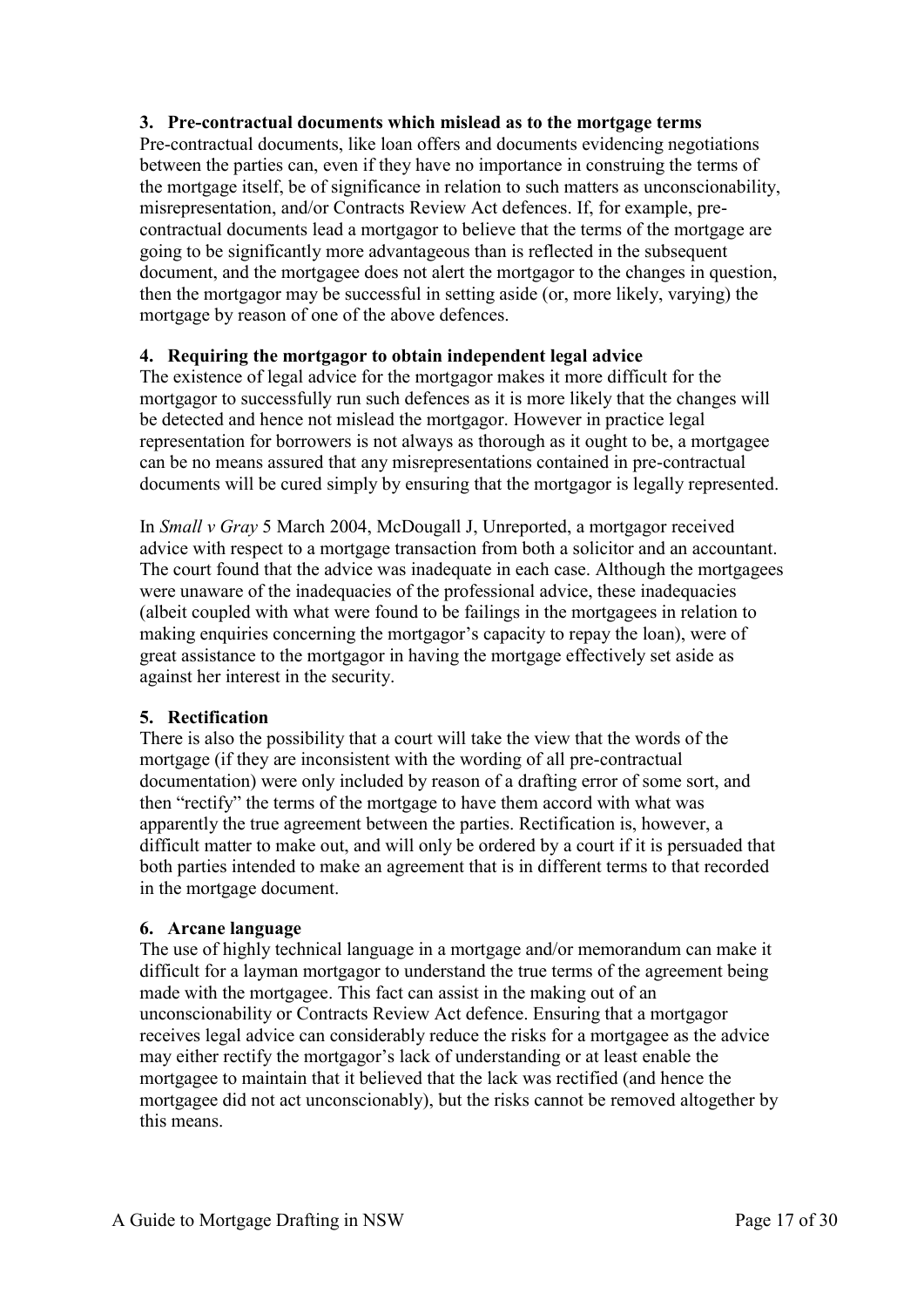#### <span id="page-17-0"></span>**7. Covenants imperative for enforcement**

In order to be enforceable, a mortgage needs to identify one or more obligations owed by the mortgagor to the mortgagee, and provide that those obligations are secured by the mortgage. If a court cannot identify any obligation secured by a mortgage, the court will set aside the mortgage notwithstanding it may have been registered: see *Tsan v Electronic Resources Aust Pty Ltd* 24 July 1997, Hodgson J, Unreported.

#### <span id="page-17-1"></span>**8. Loan Repayment Ability Declarations**

There is little (if any) utility in a lender providing to a borrower a pro-forma document in which the borrower certifies that the borrower can repay the monies that are to be advances. Regardless of the form of such documents, and regardless of whether those documents are in the nature of statutory declarations or otherwise, a court is unlikely to attach any significance to such a certification, as the evidence will inevitably be that the borrower signed the document mechanically with all the other "formal" documents requested by the lender to finalise the loan.

Causing a borrower to execute a declaration of this nature will not save a transaction that would otherwise be set aside or varied under the Contracts Review Act or for unconscionability, whether by way of estoppel or otherwise.

#### <span id="page-17-2"></span>**9. Accountant's certificates**

Of greater value to a lender is a certificate from the borrower's accountant to the effect that the accountant has discussed the loan with the borrower and ascertained that the borrower is capable of repaying the loan, as (absent forgery) requiring such a certificate ensures that the borrower will receive advice from an accountant in relation to the loan.

#### <span id="page-17-3"></span>**10. Excluding liability for loss whilst mortgagee is in possession**

A mortgage may seek to exclude liability of the mortgagee to the mortgagor for loss to the mortgagor arising out of damage to the security or to the mortgagor's chattels caused by the negligence of a mortgagee in possession. Although court's generally attempt to read down such exclusion clauses as much as possible, there is no reason in principle why a clearly worded clause of this nature would not be effective, at least to exclude actions for negligence that was not gross or willful. The clause might read:

> "The mortgage shall not be liable to the mortgagor for any damage to the Land, or any improvements to the Land, or to any chattels situated on the Land, which damage occurs after the mortgagee has taken possession of the Land, whether or not the damage has been caused by the negligence of the mortgagee and/or agents of the mortgagee, even if that negligence be gross or willful."

### <span id="page-17-4"></span>**L. Acceleration clauses**

An acceleration clause is a covenant in a mortgage that permits a mortgagee, upon the happening of specified events, to call in the mortgage and to demand the repayment of the principal, even though the principal would otherwise only be repayable at a future date.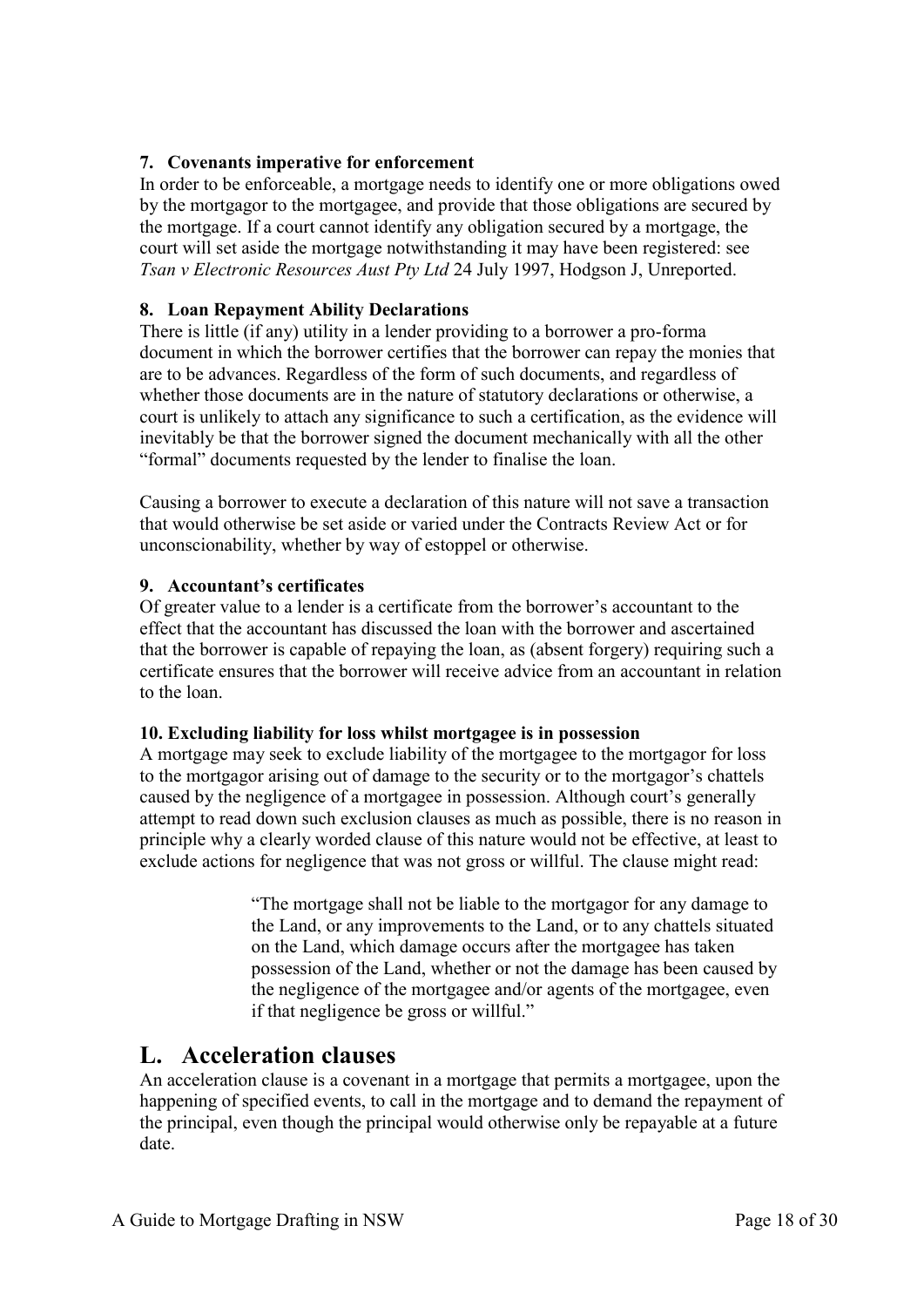#### <span id="page-18-0"></span>**1. Slowed by 30 days**

By virtue of s 57(5) of the Real Property Act, an acceleration clause "has no force or effect" in relation to a default until a power of sale becomes exercisable in relation to that default. That means that a s 57(2)(b) notice must have been issued in relation to the default and not complied with for a period of 1 month (although for non-monetary defaults, the need to serve a notice can be excluded by express provision in the mortgage).

#### <span id="page-18-1"></span>**2. The need for precisely worded acceleration clauses**

As the ability to accelerate principal is a major matter under any mortgage, the events that may trigger acceleration should be precisely defined. Failure to do so may give rise to the implication of additional terms into the mortgage that qualify the triggering event, such as the implied term that the mortgagee should act "reasonably" that has previously been referred to. A very vague term such as "the mortgagee can immediately demand repayment of the principal if in the mortgagee's opinion the mortgagee's investment is at risk in any way and for any reason" would almost certainly be construed such that the mortgagee had to form this opinion reasonably, and this would lead to the mortgagor always being able to challenge acceleration on the grounds that the opinion was unreasonably formed. A mortgage that contained the above clause and went on to expressly state that the mortgagee did not have to be reasonable in forming its opinion would probably be struck down as unconscionable, as the mortgage could then effectively demand repayment of principal any time the mortgagee sought fit without any challenge to that decision.

#### <span id="page-18-2"></span>**3. Acceleration clauses can be penalties**

A clause that does no more than accelerate the date of payment of a debt that would otherwise be payable at a later time is not a penalty, but a clause that not only accelerates a debt but requires some further premium to be paid by the mortgagor that is in excess of any damage that the mortgagee is likely to suffer will be a penalty: *O'Dea v Allstates Leasing System (WA) Pty Ltd* (1983 52 CLR 359.

#### <span id="page-18-3"></span>**4. Events triggering acceleration clauses need not be a fundamental breach**

A mortgage can (and should) define the events that give rise to the ability of the mortgagee to accelerate the repayment of principal. Provided the breach of a given covenant is clearly identified as giving rise to a right to accelerate, and provided that any required s 57(2)(b) notice with respect to that default has been served and not complied with then the principal may be accelerated whether or not breach of that covenant would be considered "fundamental".

#### <span id="page-18-4"></span>**5. Payment dates**

If a contract contains a time stipulation (being that a given act is to be performed by a given date), then that time stipulation may or may not be strictly enforceable depending upon whether, on the proper construction of the contract, time is to be "of the essence" with respect to that time stipulation. If time is of the essence, then any lateness is a breach of the contract giving rise to a right to terminate. If time is not of the essence, then unless time is then made of the essence by the service of a notice to complete, or unless performance is extremely late, no termination is possible.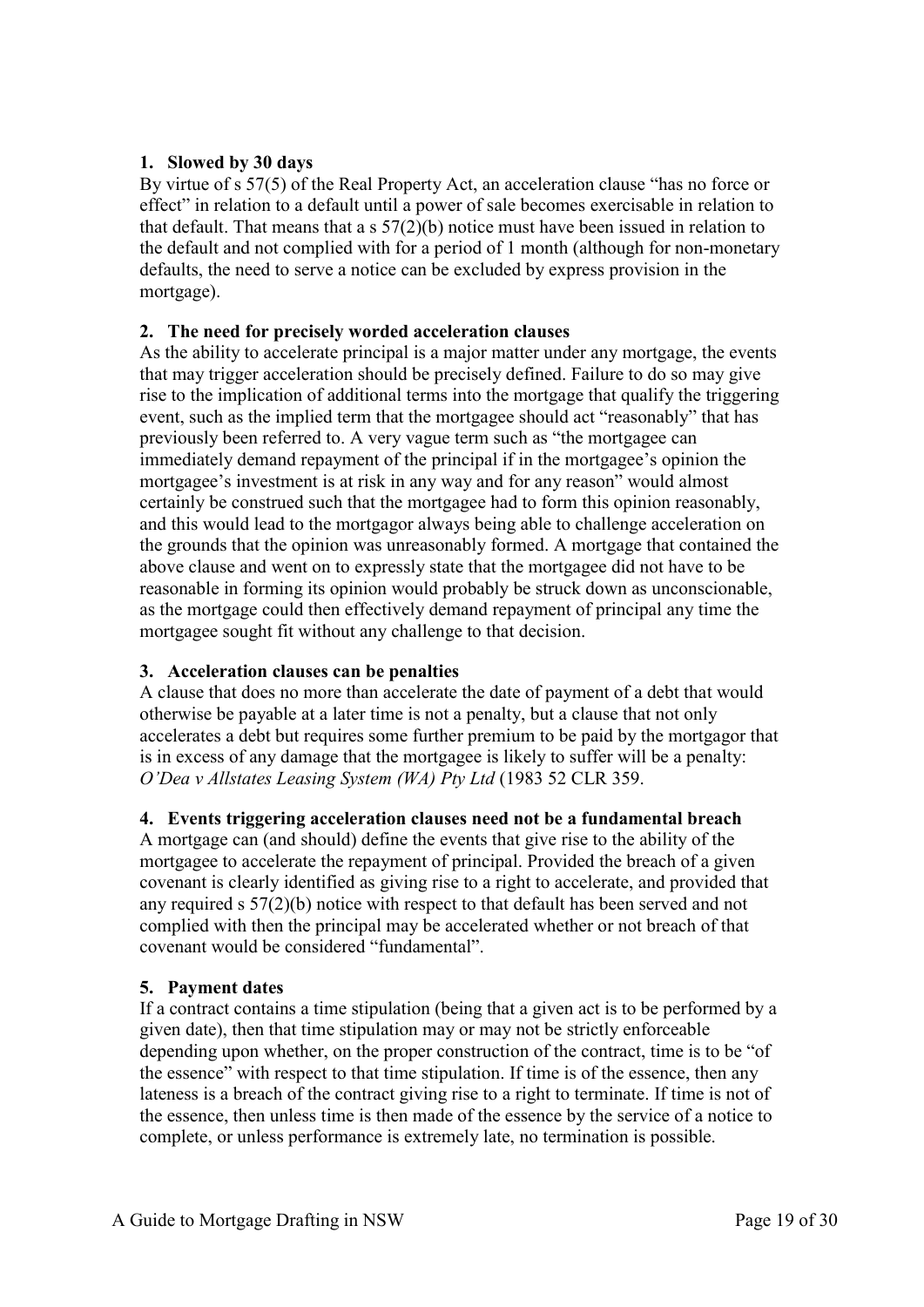Parties are free to agree that payment dates, just as with any other time stipulations, are to be strictly complied with- in effect, making time of the essence with respect to those dates. If a mortgage clearly indicates that any lateness in payment, however small, is a default giving rise to a right to take possession and exercise power of sale, then this is an enforceable provision.

#### <span id="page-19-0"></span>**6. Unearned interest**

The general rule is that the mortgagee can only claim interest on principal to the date of payment of that principal, and cannot claim further interest to the original repayment date under the mortgage: see *Branwood Park Pty Ltd v Willings & Sons Pty Ltd* [1976] 2 NSWLR 149; (1977) 1 BPR 9534 (CA). It follows that the activation of an acceleration clause will not add unaccrued interest to the principal. If the mortgage contains a covenant to the effect that a default makes the mortgagor liable to pay unaccrued interest for the unexpired term of the laon, that covenant will be struck down as a penalty: *Wanner v Caruana* [1974] 2 NSWLR 301.

### <span id="page-19-1"></span>**M. Monies included in the mortgage debt**

#### <span id="page-19-2"></span>**1. The cost of effecting improvements to the security**

A mortgagee in possession may effect improvements to the security. The general rule in such a case is that the mortgagee is entitled to be repaid the cost of those improvements if the mortgagor has consented to, or acquiesced in, the mortgagee making the improvements. If there is no consent or acquiescence by the mortgagor, the mortgagee is nevertheless entitled to be repaid the cost of the improvements to the extent they have enhanced the value of the security: see *Shepard v Jones* (1981) 21 Ch D 469. Although this is the general rule, Holland J in *Matzner v Clyde Securities Ltd* [1975] 2 NSWLR 293 states that each case must be considered on its own merits, and the mortgagee is not in the same position as an owner who may spend whatever it likes, but rather must ensure that the expenditure is not disproportionate to the value of the security and that it is in the nature of improving the state of the security in order to realise its value by sale, rather than altering the nature of the security property. An example given by His Honour of appropriate expenditure is when partly finished buildings on the land are completed by the mortgagee.

#### <span id="page-19-3"></span>**2. Lending to developers**

A registered mortgagee has under the general law the right to possession of property on default, and, the right to improve the property by completing building works already commenced and then to recover from the sale proceeds the cost of those improvements to the extent that they have increased the value of the property.

Notwithstanding these general law rights, there is some sense in including a covenant in which the need to complete buildings is likely to arise, to expand upon the general law right. A mortgage might provide:

> "In the event that the mortgagee takes possession of the Land, the mortgagee may effect such improvements to the Land as the mortgagee sees fit, including but not limited to the completion of any building works in progress on the Land when possession is taken. All monies expended by the mortgagee in effecting those improvements shall be added to the debt due under this mortgage regardless of the extent to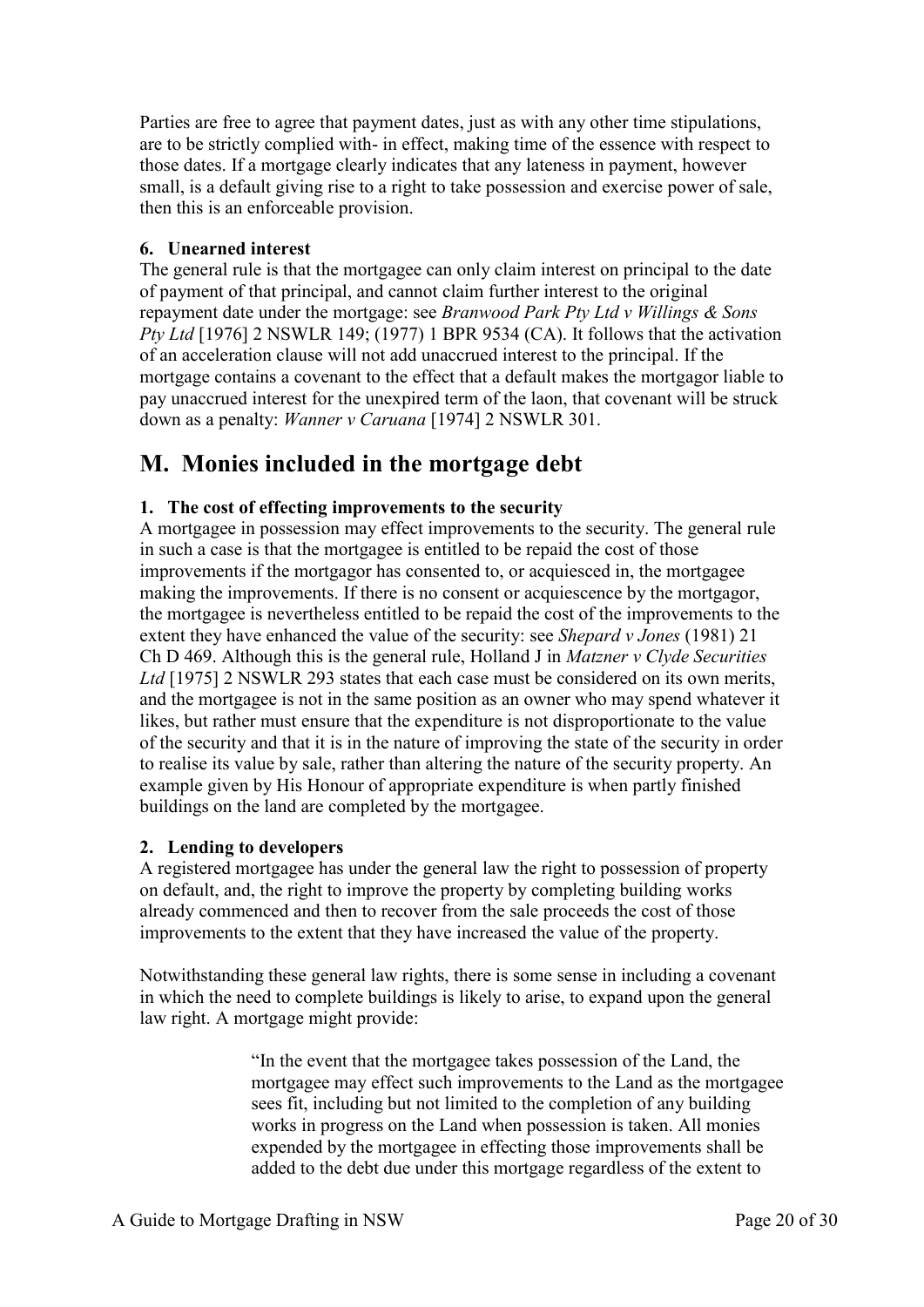which such monies have improved the value of the Land so long as the mortgagee at the time of incurring the expense was bona fide in expending to improve the value of the Land."

#### <span id="page-20-0"></span>**3. Application fees and valuation fees**

It is possible for a mortgage to secure such fees as a loan application fee and a valuation fee - indeed an "all monies" mortgage would secure all debts owed by the mortgagor to the mortgagee without the need for any specific inclusions. However the mortgagor would have had to have agreed to them somewhere.

#### <span id="page-20-1"></span>**4. Mortgages registered solely to recover fees**

In the case of a loan not proceeding for reasons of an inadequate valuation or otherwise, the mortgagee could register a mortgage securing the aforementioned fees, provided the mortgagor had executed such a mortgage and had agreed that such a mortgage could be registered in those circumstances.

#### <span id="page-20-2"></span>**5. Costs of establishing the loan**

Under the common law right of a mortgagee to recover its costs under the mortgage does not extend to costs incurred prior to entering the mortgage, such as costs of negotiating the loan or drafting the mortgage documents: see *Wales v Carr* [1902] 1 Ch 860. There is nothing, however, to stop the mortgagee expanding its common law rights in this regard by way of express covenants in the mortgage.

#### <span id="page-20-3"></span>*6.* **Legal costs of enforcement**

The common law rule governing the recovery by a mortgagee of its legal costs is that it is entitled to those costs on a party and party basis, not a solicitor and client basis, but this rule may be varied by agreement to the contrary: see *Re Shanahan* (1941) 58 WN (NSW) 132. A mortgagee should thus include within a covenant that deals with the recovery of mortgagee's legal costs the sentence "The mortgagee's costs shall be recoverable on a solicitor and own client basis", or "The mortgagee's costs shall be recoverable on an indemnity basis", which expressions are equivalent for practical purposes. This is because if a mortgage provides for a full indemnity of all the costs of a mortgagee, such a provision will almost invariably be construed as referring to only such costs as are reasonably incurred by the mortgagee, and if a broader construction is arrived at, the provision will not be enforceable: see *Gomba Holdings Ltd v Minories Finance Ltd (No 2)* [1993] Ch 71.

#### <span id="page-20-4"></span>**7. Cost incurred improving the security – as against subsequent mortgagees**

The general rule emerging from such cases as *Matzner v Clyde Securities Ltd* [1975] 2 NSWLR 293 in relation to the recovery by a mortgagee of the value of improvements to a security has been discussed above. In *Matzner*, it was noted that recovery of such costs under the general rule avoids the rule against tacking by first mortgagees, enabling a first mortgagee to recover the cost of such improvements at the expense of a second mortgagee, even when the monies where expended by the first mortgagee after entry into the second mortgage. However improvement costs that were covered by a mortgage covenant but did not come within the general rule would not be accorded this priority over the interests of subsequent mortgagees.

#### <span id="page-20-5"></span>**8. Judgement debts**

Some mortgages include a mortgage a clause which says "You must pay any judgements the mortgagor gets against you and such judgements will form part of the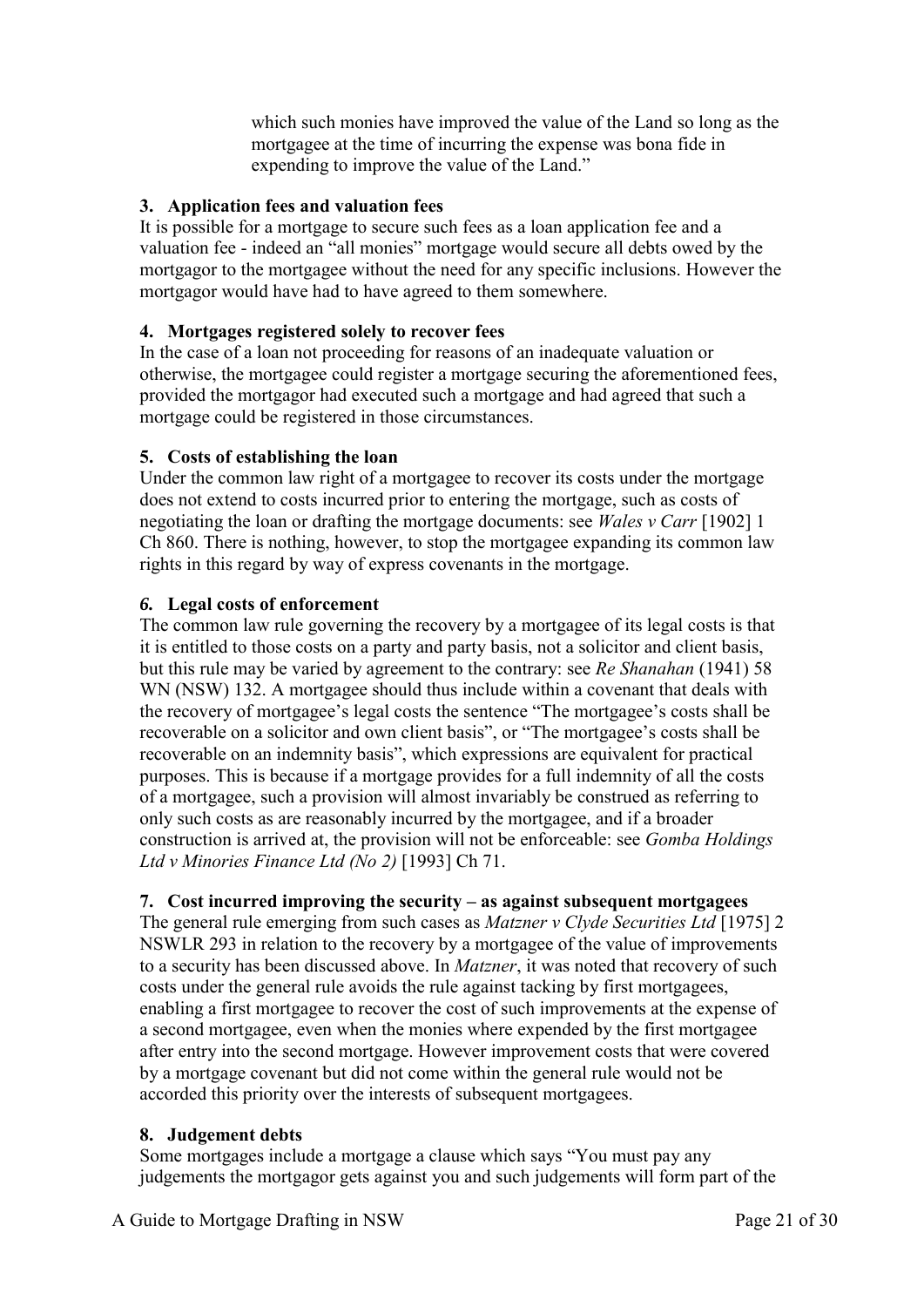mortgage debt" this would (subject to any claim for relief under the Contracts Review Act or unconscionability) be an effective clause. It is, however, narrower than the an all monies clause and so is in most cases superfluous.

# <span id="page-21-0"></span>**N. Redemption**

#### <span id="page-21-1"></span>**1. Statutory entitlement to early redemption**

S 93 of the Conveyancing Act (which applies in relation to Real Property Act mortgages) gives a mortgagor the right to early redemption, however the section further provides that:

> "in such a case the mortgagor shall pay to the mortgagee, in addition to any other moneys then owing under the mortgage, interest on the principal sum secured thereby for the unexpired portion of the term of the mortgage"

Sub-section (3) precludes contracting out of this right of early redemption, however if a mortgage provides early redemption terms more favourable to the mortgagor than s 93, the mortgagor can rely on the terms of the mortgage rather than the less favourable statutory right (see *Steindlberger v Mistroni* (1992) 29 NSWLR 351).

#### <span id="page-21-2"></span>**2. Statutory entitlement to late redemption**

Under the general law there was a rule that if the mortgagor did not redeem on time, and the mortgagee did not call up the mortgagee for six months then the mortgagee could not redeem without giving six months notice (see Smith v Smith [1891] 3 Ch).

S 92 of the Conveyancing Act (which applies to Real Property Act mortgages) is the statutory successor to the old "six month rule". The new rule differs from the old in that it involves a 3 month period (not 6 months) and obliges the mortgagee to give notice to the mortgagor (not the mortgagor to the mortgagee).

S 92 of the Conveyancing Act applies to the situation in which:

- i) the term of the mortgage (along with any renewals of the mortgage) has expired;
- ii) the mortgagor is in default with respect to the repayment of the principal sum;
- iii) apart from the default with respect to the repayment of principal, the mortgagor is not in default under the mortgage; and;
- iv) the mortgagee has accepted interest from the mortgagor for at least three months from the date the mortgage expired.

If all the above conditions apply, the mortgagee is not entitled to "take proceedings to compel payment" of the principal sum, "or for foreclosure, or to enter into possession, or to exercise any power of sale, without giving to the mortgagor three months' notice of his or her intention so to do".

#### <span id="page-21-3"></span>**3. Redemption must not be more burdensome than the original debt**

A requirement that a mortgagor can only redeem a mortgage by paying a premium over and above the amount of principal owing is a collateral advantage, and is only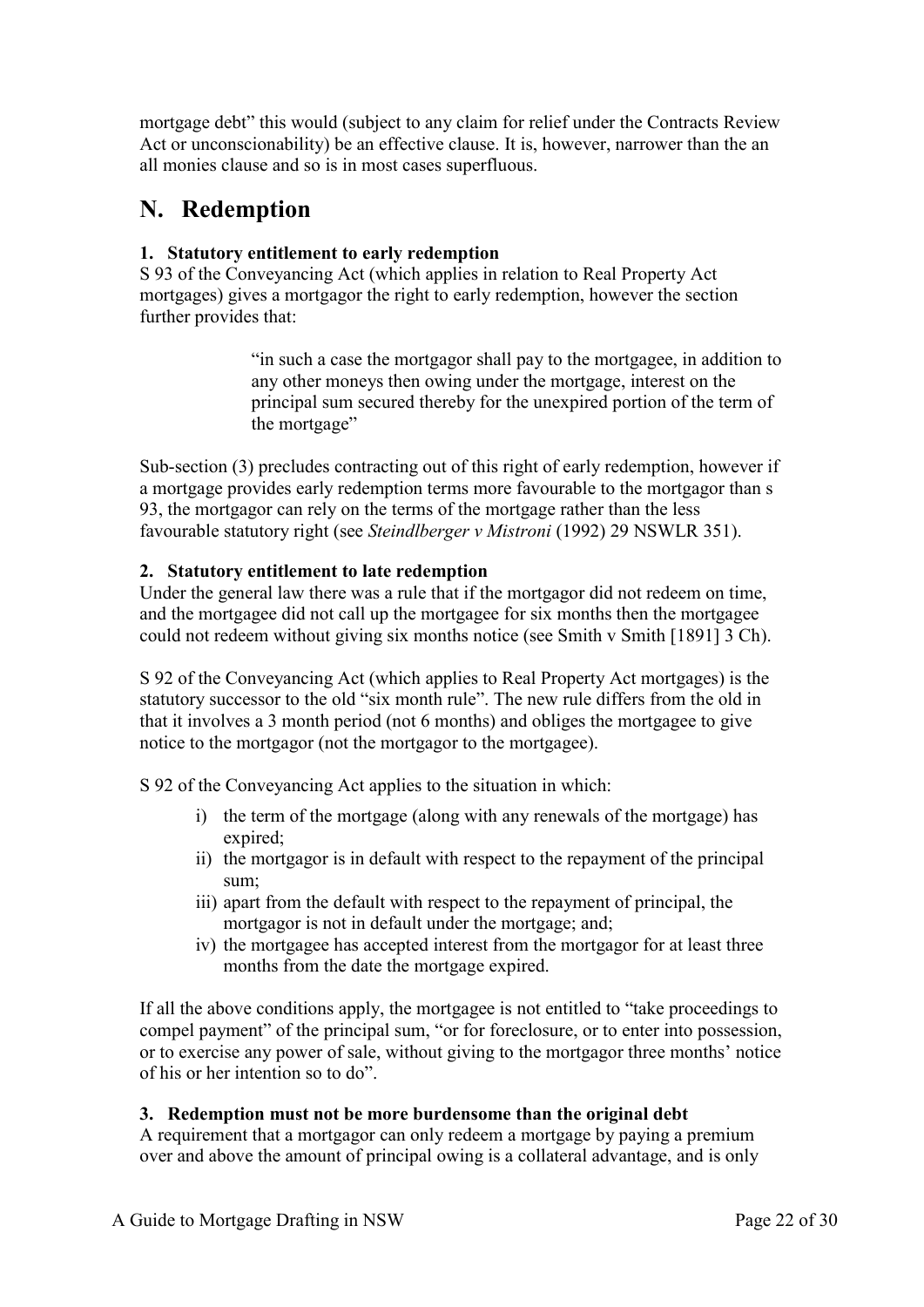enforceable if, as provided in *Krelinger v New Patagonia Meat and Cold Storage Company Ltd* [1914] AC 25 at 61, it is not:

- (1) unfair and unconscionable, or
- (2) in the nature of a penalty clogging the equity of redemption, or
- (3) inconsistent with the contractual and equitable right to redeem.

A premium in the nature of interest due, or a reasonable premium payable on redemption in lieu of interest being charged, does not offend the above rule, but if a further premium is specified by a mortgage covenant as being payable on redemption over and above the mortgage debt plus interest accrued, then the covenant will not be enforceable: *Cityland and Property (Holdings) Ltd v Dabrah* [1968] Ch 166. Thus a mortgage could not, for example, validly require a mortgagor to repay on redemption 150% of the monies originally advanced to the mortgagor if the mortgagor also had an obligation on top of that to pay interest on the loan.

#### <span id="page-22-0"></span>**4. Once a mortgage always a mortgage**

The maxim "once a mortgage, always a mortgage" refers to the rule, as stated in *Fairclough v Swan Brewery Company Ltd* [1912] AC 256 at 570, that

> "equity will not permit any device or contrivance being part of the mortgage transaction or contemporaneous with it to prevent or impede redemption"

In *Samuel v Jarrah Timber and Wood Paving Corporation Ltd*, the above rule was applied so as to void an option granted to the mortgagee as part of a mortgage transaction to purchase the security, as if the mortgagee exercised that option the mortgagor would lose its right to redeem the mortgage. In that case the House of Lords bemoaned the fact that the rule was thereby voiding part of a "perfectly fair bargain", but considered that the rule was too well established to be ignored.

Young J in *Westfield Holdings Ltd v Australian Capital Television Pty Ltd* (1992) 32 NSWLR 194, had no such compunction and was prepared to do more than merely complain about the illogicality of the rule, determining at p 202:

> "In my view, in 1992, the rule only applies where the mortgagee obtains a collateral advantage which in all the circumstances is either unfair or unconscionable."

This passage has since been cited with approval by Santow J in *Re Modular Design Group Pty Ltd* (1994) 35 NSWLR 96.

#### <span id="page-22-1"></span>**5. Prepaid interest**

As previously discussed, the right to early redemption provided by s 93 of the Conveyancing Act is at the expense of the mortgagor paying the interest that would otherwise be paid for the remainder of the loan period. Unless the mortgage provides otherwise, early redemption by the mortgagor does not deprive a mortgagee of any entitlement to interest.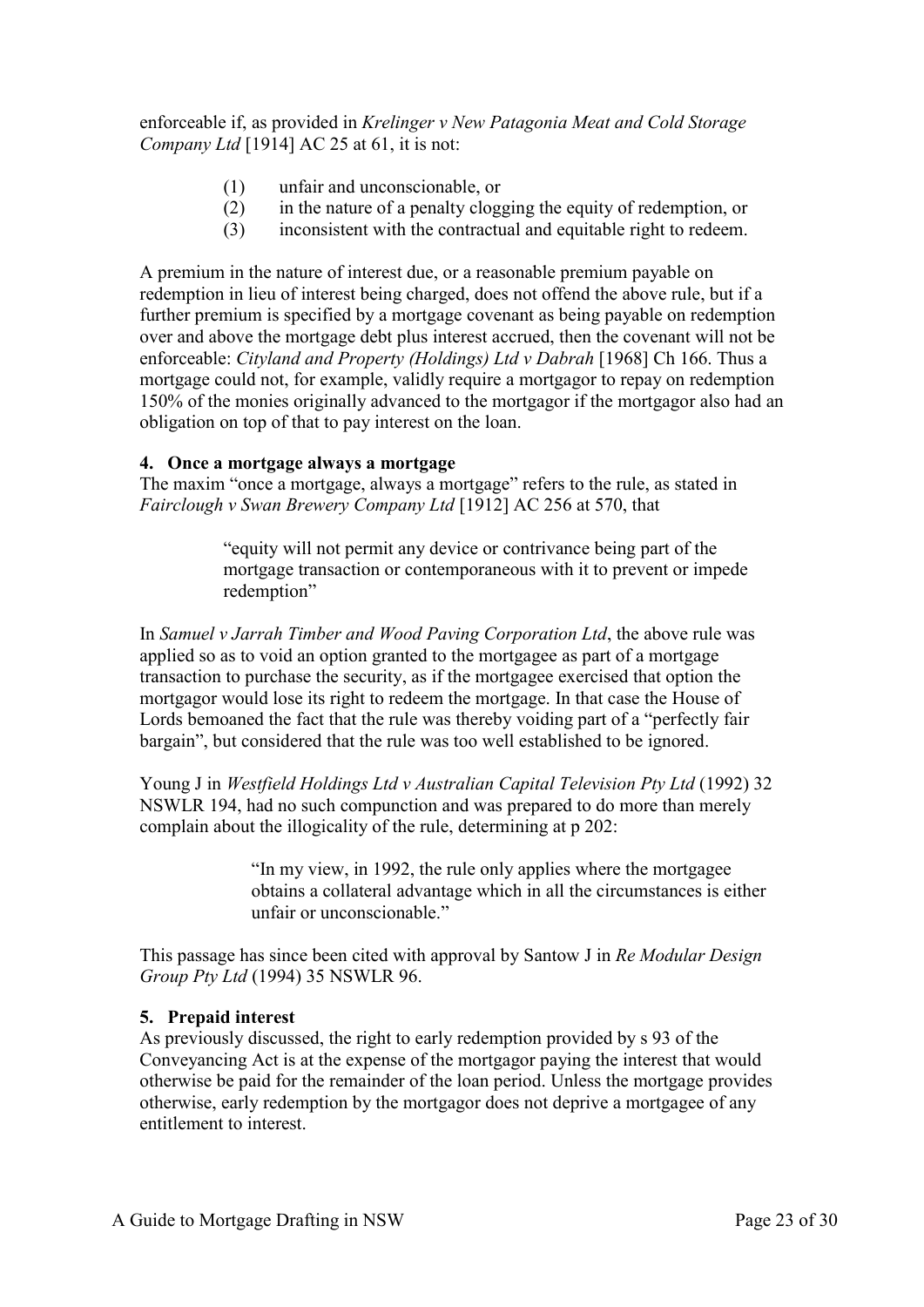If, however, a mortgagee chooses to accelerate the principal due under a mortgage, then the mortgagee can only claim interest to the date of payment of that principal, and cannot claim further interest to the original repayment date under the mortgage: see *Branwood Park Pty Ltd v Willings & Sons Pty Ltd* [1976] 2 NSWLR 149; (1977) 1 BPR 9534 (CA). If interest was paid in advance, whether any part of this money would have to be repaid would depend on the drafting of the mortgage. If the mortgage provided, in effect, the monies paid were a pre-payment of monthly interest payments, then there would have to be a credit to the mortgagor for such interest as related to those months after the mortgage was repaid. If the mortgage provided that a lump sum of interest was to be paid in consideration for the loan, then as no part of the interest was referable to any particular part of the loan period there could be no repayment or credit claimed.

### <span id="page-23-0"></span>**O. Leases**

#### <span id="page-23-1"></span>**1. Leases not binding on the mortgagee**

S 53 (4) of the Real property Act states:

"A lease of land which is subject to a mortgage, charge or covenant charge is not valid or binding on the mortgagee, chargee or covenant chargee unless the mortgagee, chargee or covenant chargee has consented to the lease before it is registered."

It follows, therefore, that there is no need to include a covenant in a mortgage excluding the mortgagor's right to lease without the mortgagee's consent, as such a lease cannot by law be binding upon the mortgagee without the mortgagee's consent.

A mortgagor can purport to lease the security without the consent of the mortgagee. This does not produce a lease binding on the mortgagee, but the lease is binding upon the mortgagor: Commonwealth Bank v Baranyay [1993] 1 VR 589.

#### <span id="page-23-2"></span>**2. Registered leases**

If there is a registered lease on the title of the security at the time the mortgage is granted, the mortgagee's interest is subject to that lease.

#### <span id="page-23-3"></span>**3. Notice of existing leases**

If prior to execution of the mortgage the mortgagee learns that there is an unregistered lease, but that unregistered interest is not protected by a caveat, normally the mortgagee can simply proceed to register the mortgage and thereby gain priority over the tenant's interest.

This is because mere knowledge of the existence of an earlier unregistered interest that will be defeated or postponed by the registration of an instrument does not constitute fraud within the meaning of s 42 of the Real Property Act and so the mortgagee can obtain indefeasibility of the mortgage notwithstanding actual knowledge of an earlier unregistered interest. The Privy Council stated in *Waimiha Sawmilling Co Ltd v Waione Timber Co Ltd* [1926] AC 101 at 106-7:

"If the designed object of a transfer be to cheat a man of a known existing right, that is fraudulent, and so also fraud may be established by a deliberate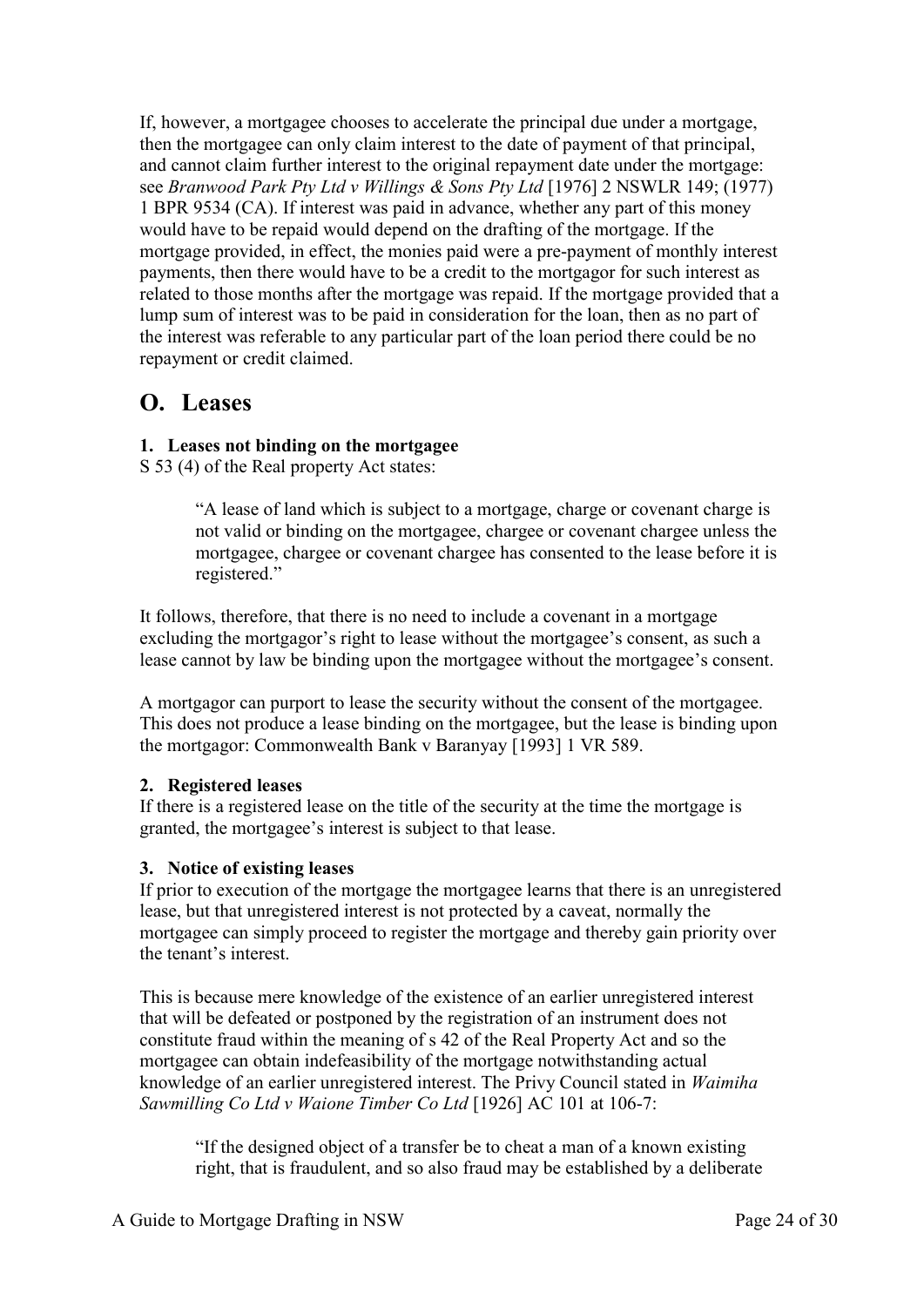and dishonest trick causing an interest not to be registered and thus fraudulently keeping the register clear… The act must be dishonest, and dishonesty must not be assumed solely by reason of knowledge of an unregistered interest.."

It follows from the above that although mere knowledge of the unregistered interest at the time of registration does not constitute fraud, the existence of further circumstances might cause the registration to be fraudulent and thereby cause indefeasibility to be lost. Fraud might be found, for example, if the registration of the mortgage was part of a conspiracy between mortgagor and mortgagee to deprive a tenant under an unregistered lease of that tenant's rights.

#### <span id="page-24-0"></span>**4. Refusal to consent to a lease**

Unless a mortgage contains a covenant requiring a mortgagee to consent to a lease in specified circumstances (such as where it would be unreasonable to withhold consent), the mortgagee is free to withhold its consent regardless of the reasonableness or unreasonableness of so doing.

### <span id="page-24-1"></span>**P. Waiver**

Waiver of a mortgagees rights can occur either by way of election or by way of estoppel.

#### <span id="page-24-2"></span>**1. Waiver by election**

Waiver by election occurs where a person has two (or more) alternative rights and elects one rather than another. This situation commonly arises with respect to a contract where there has been a breach giving one party the right to elect either to terminate the contract or to affirm the contract and keep it on foot. Once the person has elected to exercise one right rather than the other, the person is prevented from later deciding to exercise the alternative right, that right then being considered to have been "waived".

#### <span id="page-24-3"></span>**2. Waiver by estoppel**

Waiver by estoppel occurs when one party represents to a second party that the first party will not exercise a contractual right. If the second party then acts on that representation in such a way that the second party would consequentially suffer detriment if the contractual right were, contrary to the representation, subsequently enforced, then the first party is estopped from exercising that right, and again can be said to have "waived" the right. A right waived by estoppel is not necessarily lost altogether, but only to the extent necessary to remove any detriment the second party would otherwise suffer- for example, a mortgagee that has represented they it will not call up a mortgage thus causing a mortgagor to refrain from looking to refinance might be permitted nonetheless to call up the mortgage after allowing the mortgagor's detriment to be cured through giving reasonable time for refinance to be effected.

#### <span id="page-24-4"></span>**3. Implied waiver**

The form of waiver most relevant to mortgages is waiver by estoppel. A representation capable of founding an estoppel does not necessarily have to be express, but may be implied. A mortgagee refraining from exercising a right for a protracted period may be held to have made an implied representation that the right will never be exercised, and if the mortgagor has believed that the right will not be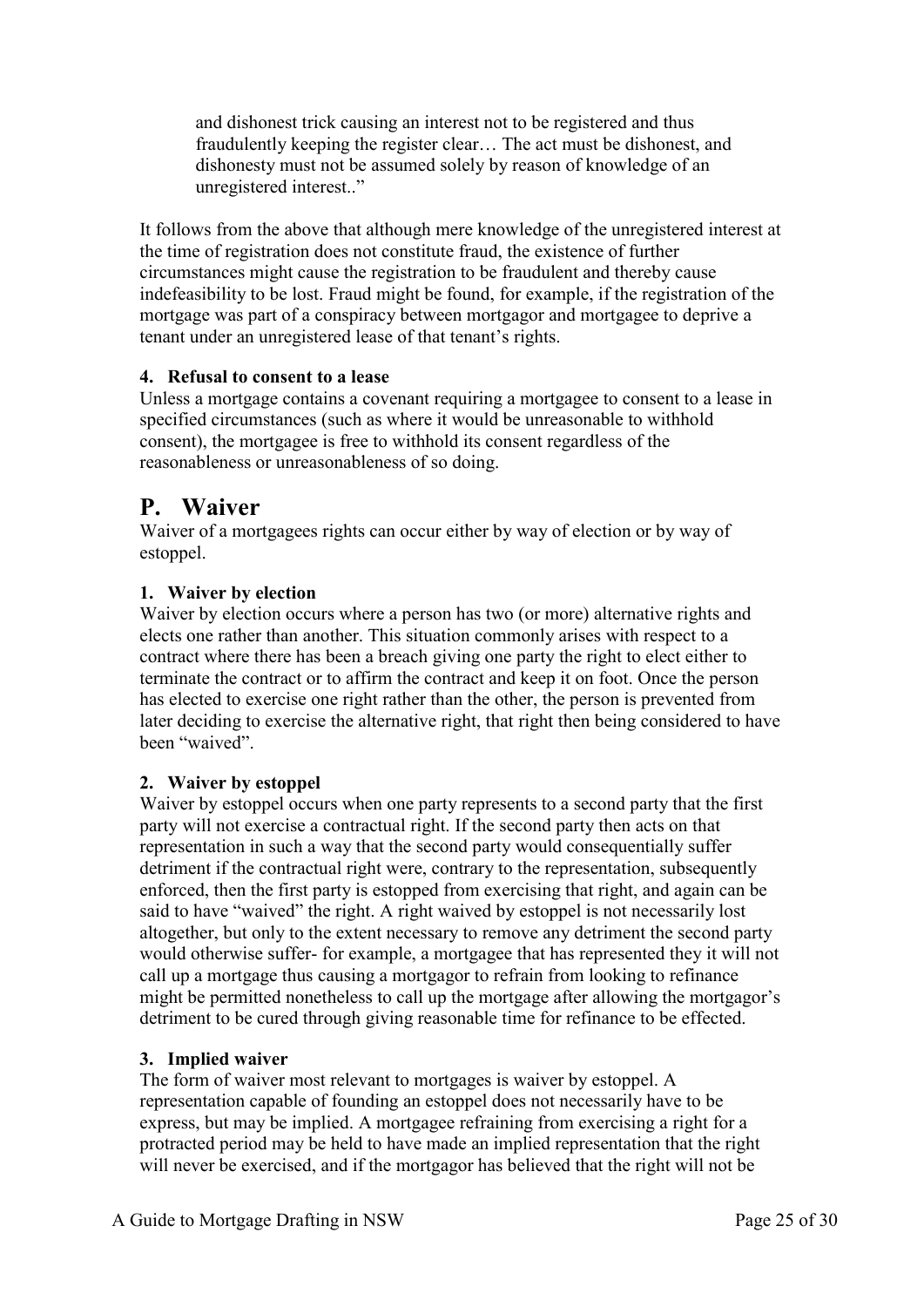exercise and has consequentially acted to the mortgagor's detriment, then the mortgagee may lose the right in question.

#### <span id="page-25-0"></span>**4. Implied waiver of right to interest or principal**

In the case of the mortgagee leading a mortgagor to believe that no money is owing when really there is an outstanding balance, this is unlikely to lead to the loss of the right to recover the money as it is unlikely that the mortgagor will have suffered any detriment as a result other than additional liability for interest, and thus the detriment can be cured by simply estopping the mortgagee from claiming that additional interest.

Delays of many years in demanding repayment could have a more serious result, however, by barring recovery by a mortgagee by reason of the Limitation Act.

#### <span id="page-25-1"></span>**5. No waiver clauses**

A clause in a mortgage to the effect that no covenant would be considered to be waived by the mortgagee unless the mortgagee gave a notice in writing to that effect might be of assistance in an otherwise borderline case in resisting an allegation that an implied representation had been made by a mortgagee that a right would not be exercised. Such a covenant would be of no use, however, when the words and/or actions of the mortgagee clearly constituted a representation notwithstanding the covenant, such as where the mortgagee or its agent informs the mortgagor orally that the mortgage is not in default.

## <span id="page-25-2"></span>**Q. Covenants relating to service**

#### <span id="page-25-3"></span>**1. Regarding service of possession proceedings**

The requirements for service of any originating process in relation to Supreme Court proceedings is contained in Part 9 of the Supreme Court Rules. Under Part 9 Rule 2 that service must be personal (unless the court otherwise provides, for example making an order under Part 9 Rule 5 to permit the commencement of possession proceedings by affixing a copy of the originating process to vacant land). A solicitor may, however, accept service on a person's behalf by endorsement on the initiating process to that effect (Part 9 Rule 7).

The fact that a person may have agreed to accept service in some manner additional to the above does not make the service of originating process valid if served in that manner. Unless the originating process is served in accordance with the Supreme Court Rules, service has not been properly effected, regardless of what the parties might have previously agreed between themselves.

#### <span id="page-25-4"></span>**2. Regarding notices**

Parties have limited ability to vary by agreement the statutory notice regimes of the Real Property Act and Conveyancing Act.

For Real Property Act mortgages, a notice is required under s 57(2)(b) of the Act when a registered mortgagee wishes, upon default by the mortgagor, to exercise power of sale or accelerate the repayment of principal under the loan. S 58A(1) of the Act provides that in the case of a default other than with respect to payment under the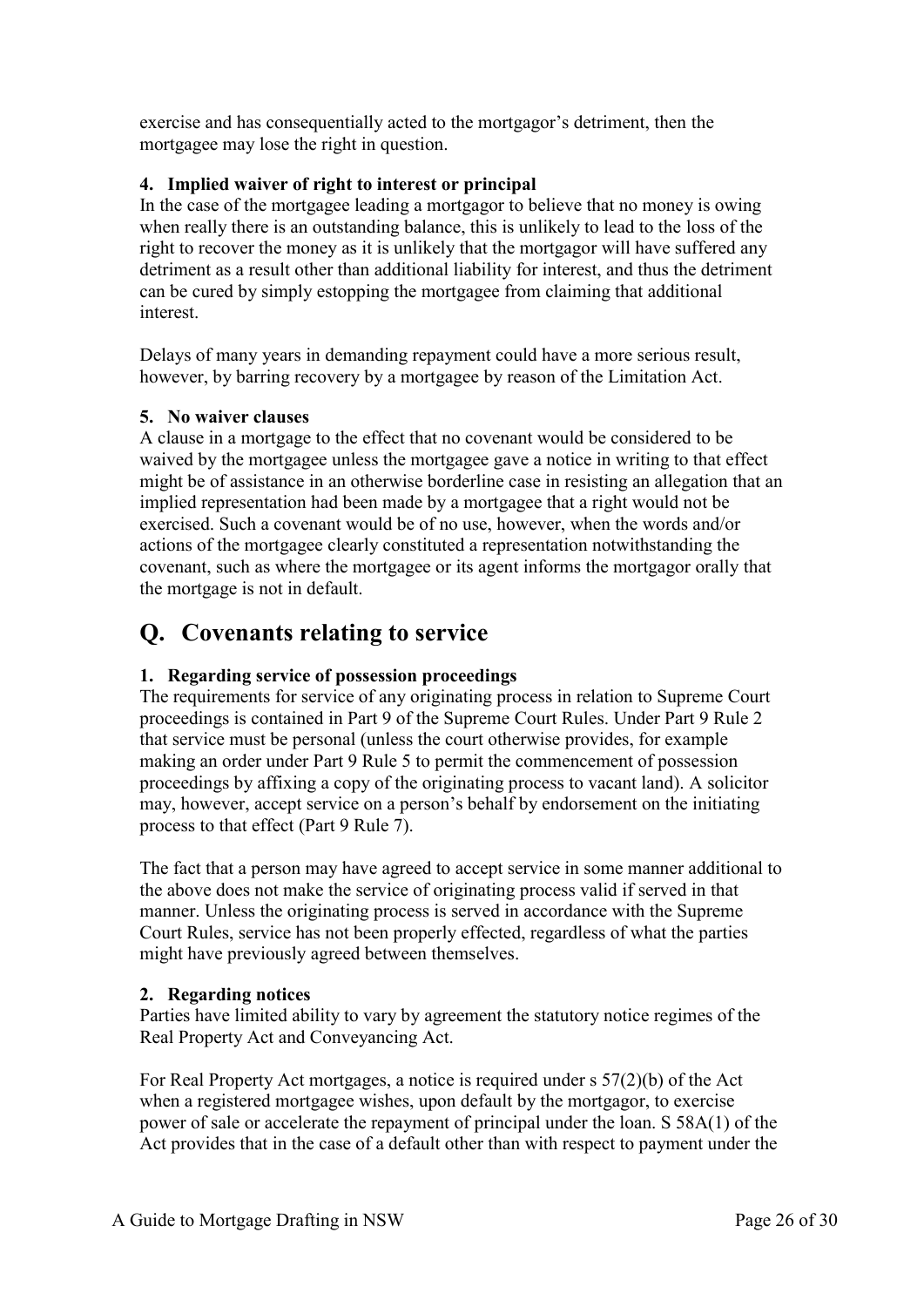mortgage, there is no need to serve a s  $57(2)(b)$  notice if the mortgage has expressly dispensed with a notice in these circumstances. S 58A(2) states that

"to the extent to which an agreement dispensing with notice or lapse of time expressed in such a mortgage or charge is not authorised by subsection (1), the agreement has no force or effect."

It follows that a s  $57(2)(b)$  notice is always required when the default is a monetary default, regardless of the terms of the mortgage.

In relation to unregistered mortgages (governed by the Conveyancing Act), the equivalent to s  $57(2)(b)$  is s  $111(2)(b)$ , and s  $109(2)$  provides similarly to s 58A of the Real Property Act.

### <span id="page-26-0"></span>**R. Subsequent mortgages**

#### <span id="page-26-1"></span>**1. Covenants prohibiting further encumbrances**

A clause can be put in a mortgage stating that the mortgagor cannot encumber the land. This is, however, merely a promise by the mortgagor to refrain from encumbering the land, and does not prevent the mortgagor encumbering the land in breach of the promise. The mortgage can make further encumbrance a default under the mortgage entitling the mortgagee to call up the principal and exercise power of sale, but, of course, often a mortgagor will encumber a property by an unregistered dealing of which the mortgagee has no knowledge.

#### <span id="page-26-2"></span>**2. Binding subsequent mortgagees**

Although a subsequent mortgagee takes his interest subject to the prior mortgage he cannot be expressly bound. The covenants in a mortgage bind only the parties to that mortgage (typically a mortgagor and a mortgagee). Although the interests of subsequent mortgagees rank lower in priority than the interest of a first mortgagee, a subsequent mortgagee is in no way bound by any of the covenants in a first mortgage to which it is not party.

### <span id="page-26-3"></span>**S. Transfers**

#### <span id="page-26-4"></span>**1. Transfer of the land**

A mortgage can provide that any assignment of a mortgagor's interest in land is a default and entitles the mortgagee to call up the mortgage. This clause makes it difficult for the owner of Real Property Act land to sell the land subject to the mortgage, as the new owner will be immediately obliged to surrender the land to the mortgagee.

Even if land is sold subject to a mortgage (thus effectively assigning the mortgage) the original mortgagor (ie the assignor) is still liable under the personal covenants contained in the mortgage and thus in effect becomes a guarantor of the mortgage debt: see *McDonald v Gardiner* [1933] VLR 129. The transferee is bound also to repay the mortgage debt, with the covenants to repay being considered to be "in the nature of covenants running with the land": *In re Burton*; *Ex parte The Union Bank of Australia Ltd* (1901) 27 VLR 437.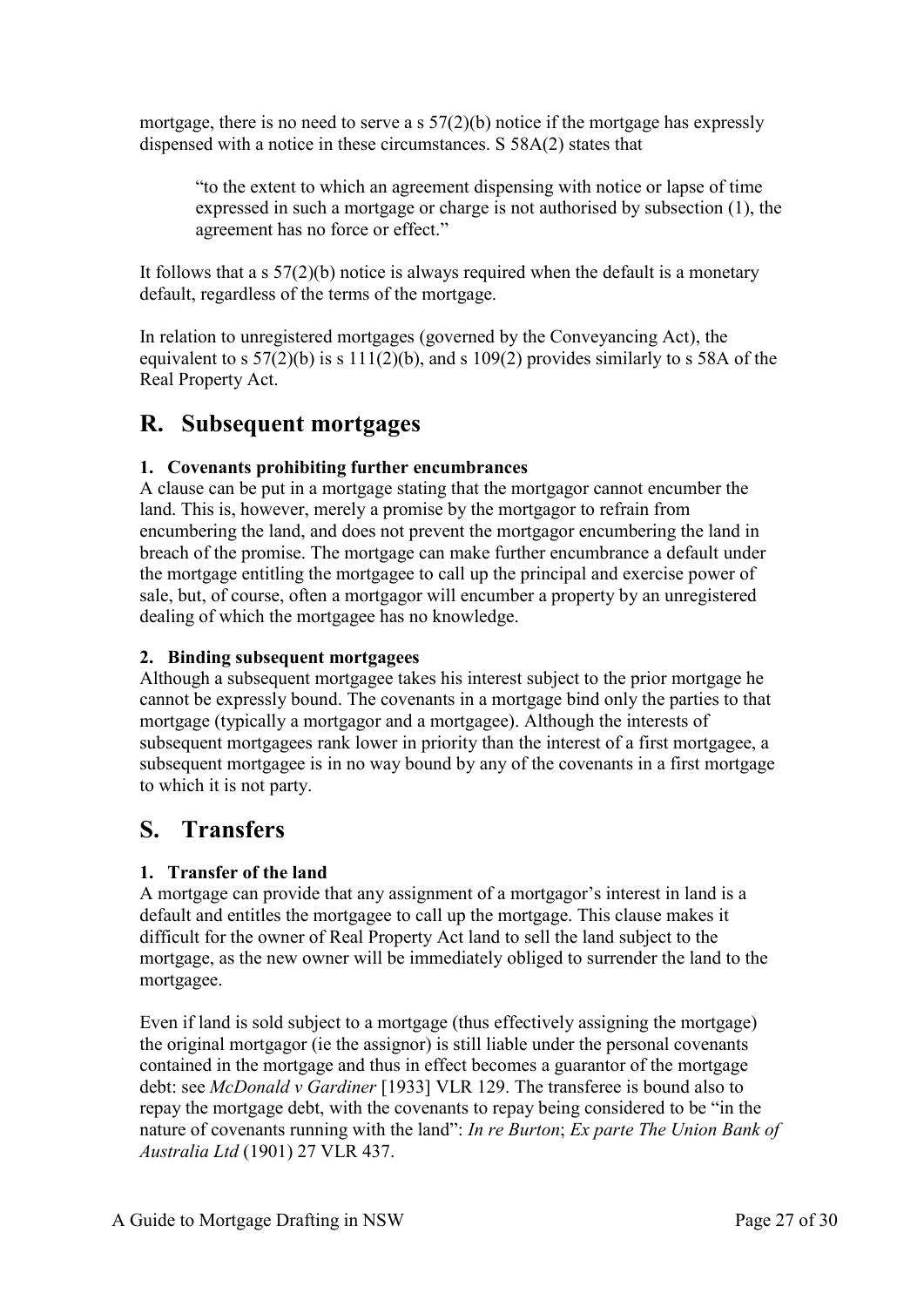#### <span id="page-27-0"></span>**2. Transfer of the mortgage**

Section 95 of the Conveyancing Act 1919 (NSW) gives any other mortgagee (prior or subsequent) the right to demand a mortgage be transferred into their name on the same terms as which the mortgagor is entitled to discharge. A requisition to this effect by a mortgagee will have priority over one under s94 by the mortgagor. If two mortgagees make competing requisitions the one with priority will prevail<sup>3</sup>.

#### <span id="page-27-1"></span>**3. Mortgagor can demand a transfer**

A mortgagor has the right to demand the mortgage be transferred to another mortgagee on the same terms on which he would have been entitled to discharge<sup>4</sup>. This right is extinguished if the mortgagee is or was at any time in possession<sup>5</sup>. This cannot be expressly negatived<sup>6</sup>.

### <span id="page-27-2"></span>**T. Right to possession**

#### <span id="page-27-3"></span>**1. Registered mortgages**

S 60 of the Real Property Act provides that on default in payment to the mortgagee, the mortgagee may enter into possession of the mortgaged property or bring proceedings for possession in the same manner as an Old System mortgagee. Absent contrary agreement, an Old System mortgagee has the right to possess the security regardless of default. It follows that on default in payment, a registered mortgagee under the Real Property Act has a statutory right of possession independent of any contractual right under the mortgage.

#### <span id="page-27-4"></span>**2. Equitable mortgages**

An equitable mortgagee of Real Property Act land does not have a right to bring possession proceedings, but provided that the mortgage gives the mortgagee a contractual right to possession, the mortgagee can seek specific performance of that right and thereby obtain possession: *Mills v Lewis* (1984) 3 BPR 9421.

### <span id="page-27-5"></span>**U. Possession of the CT**

Although there is an almost invariable practice whereby a mortgagee obtains the certificate of title of the security on settlement of the mortgage, in the light of the decision in *Clarkson v Mutual Life Association of Australasia* (1879) 5 QSCR 165 the proposition that the mortgagee has a legal right, absent any provision in the mortgage, to custody of the certificate of title is at least questionable. In the circumstances, the mortgagee's right to do so should be ensured by way of a covenant in the mortgage, which covenant might be worded as follows:

> "The mortgagee has a right to custody of the certificate of title to the Land so long as this mortgage may subsist."

Failure to require custody of the CT can also seriously effect the priorities in the period between settlement and registration – see J  $&$  H Just Holdings Pty Ltd v Bank of New South Wales (1971) 125 CLR 546.

-

<sup>&</sup>lt;sup>3</sup> Conveyancing Act 1919 (NSW) s.95

 $4$  Conveyancing Act 1919 (NSW) s.94(1)

 $5$  Conveyancing Act 1919 (NSW) s.94(2)

 $6$  Conveyancing Act 1919 (NSW) s.94(3)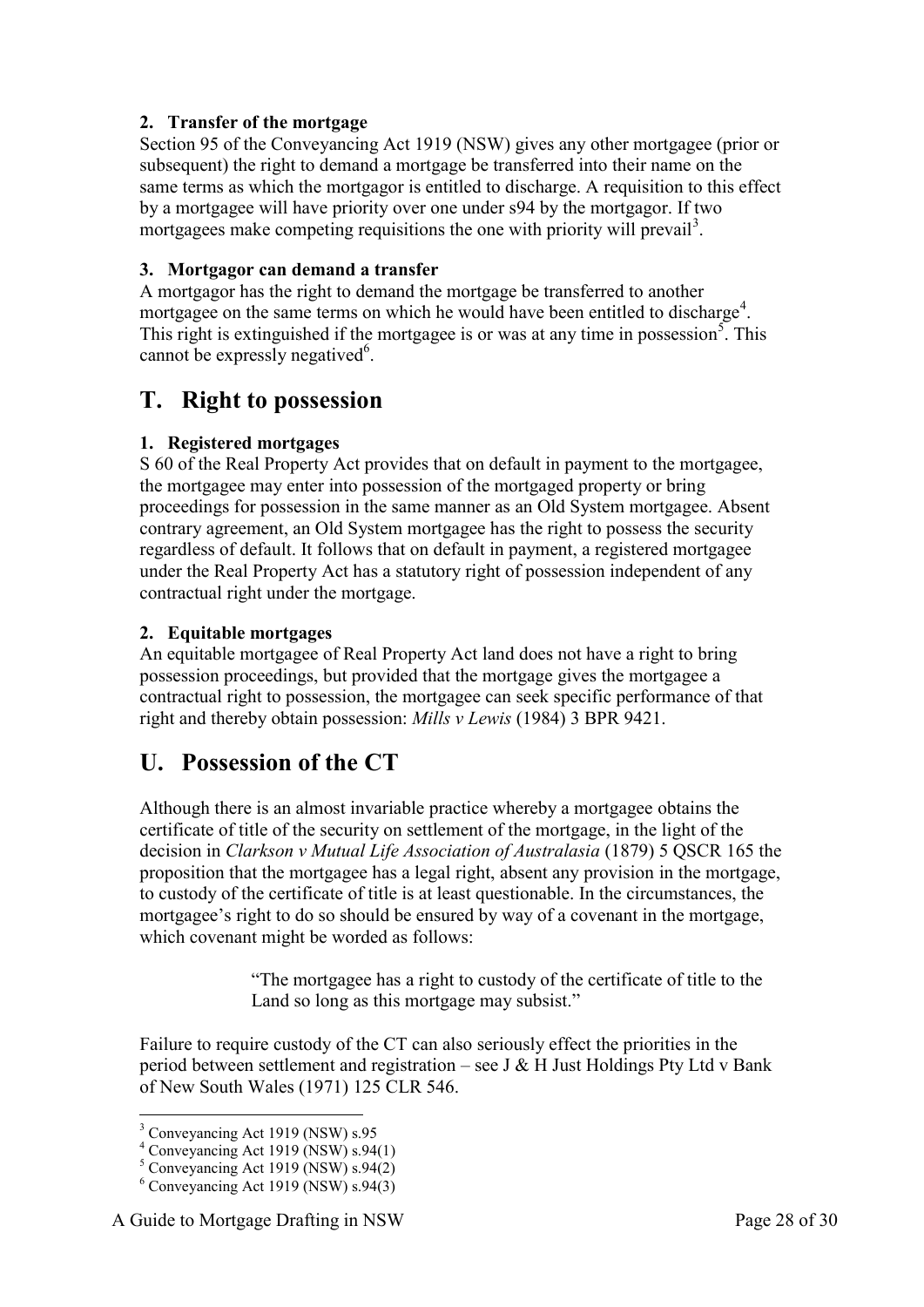# <span id="page-28-0"></span>**V. Other covenants implied by the Conveyancing Act**

#### <span id="page-28-1"></span>**1. The right to appoint a receiver**

Section 109(1)(c) of the Conveyancing Act gives a mortgagee the right to appoint a receiver. There is little reason for appointing a receiver over real property in most cases because taking possession and utilising power of sale is generally a more convenient remedy.

A receiver's job is to manage the land in such a way as to generate income that is paid to the mortgagee to discharge indebtedness. Although a receiver may be given a power of sale under a mortgage, unlike a mortgagee the receiver cannot sell the land in his or her own name, but only in the mortgagor's name under power of attorney (which, unlike a mortgagee sale, is not effective to clear from the title the interests of subsequent mortgagees and chargees).

Unless the mortgagee is looking to satisfy the mortgage debt solely out of rents and profits earned with respect to the land, there is no advantage to the appointment of a receiver. If, however, the mortgagee would prefer to collect rents and profits rather than sell the land, the appointment of a receiver is generally superior to the mortgagee itself taking possession and collecting rents and profits; this is because the mortgage can specify that the receiver is to be treated as the mortgagor's agent rather than that of the mortgagee, and so the mortgagee is less likely to liable to the mortgagor for any mismanagement of the land.

#### <span id="page-28-2"></span>**2. Power of sale by an equitable mortgagee**

There is a power of sale conferred by s 109 of the Conveyancing Act, but it is likely that this does no more than confer upon an equitable mortgagee the power to sell its equitable interest, not legal title to the land. In *Re Hodson and Howes' Contract* (1887) 35 Ch D 668, the English Court of Appeal held that s 21 of the Conveyancing and Law of Property Act 1881 (England) did not empower an equitable mortgagee, when exercising power of sale, to convey a legal estate in the land in question. It is further stated by the Court that a provision in the mortgage deed conferring a power of sale on an equitable mortgagee would be similarly limited to disposal of the equitable estate. In the circumstances, an equitable mortgagee. It appears likely the same construction would be applied in relation to the power of sale under the Conveyancing Act.

An equitable mortgagee can thus only convey the legal title in the name of a mortgagor under a power of attorney, or pursuant to a judicial sale order made by a court, being an order within the inherent jurisdiction of the Supreme Court analogous to an order for sale under s 103 of the Conveyancing Act (which section does not apply to Real Property Act land): see *Yarrangah Pty Ltd v National Australia Bank Ltd* (1999) 9 BPR 17,061. Such an order for sale can probably be obtained independently of whether any contractual power of sale is included under the mortgage, but given that the law on judicial sale by a mortgagee is in a state of development the more prudent course would be to include in every mortgage a covenant conferring a contractual power of sale for the sake of more abundant caution (even in the case of a mortgage that is intended to be registered, there is always a small possibility that registration will be somehow prevented and the mortgage will then subsist only as an equitable mortgage).